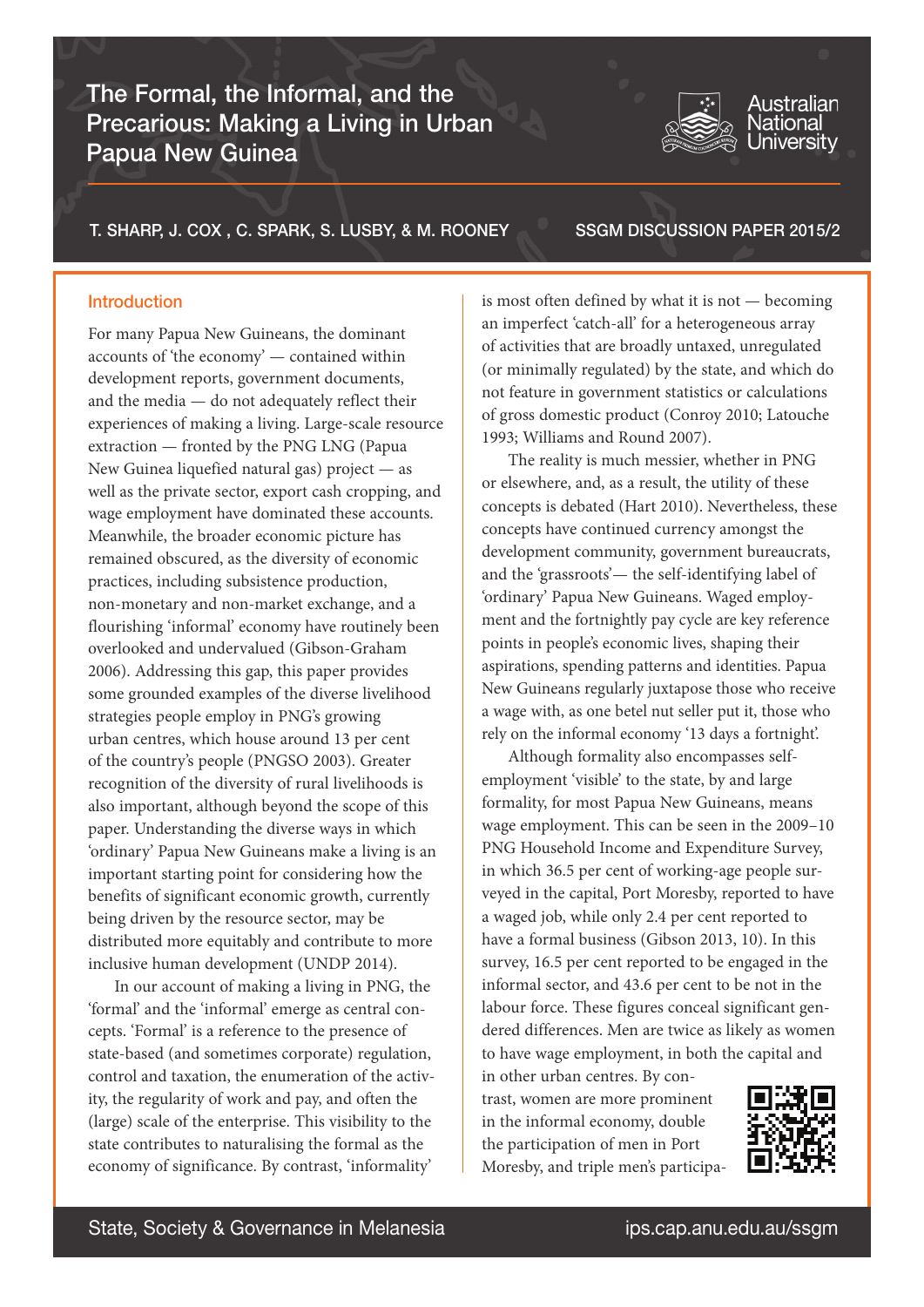tion in other centres. More than four times as many men reported wage employment as compared to those reporting an informal income. In contrast, for women, informal livelihoods were as or more important than a wage (Gibson 2013, 10).

Formal and informal are also concepts that frame government policy and legislation — for example, the National Informal Economy Policy 2011–2015 (PNGNEC 2011), and the Informal Sector Development and Control Act 2004 (ISPNG 2004) and pervade global economic development discourse more broadly. These concepts are also pervasive in imaginings by the practitioners, bureaucrats, and grassroots alike of economic and material security, and, conversely, of precarity — in our case, livelihoods characterised by unpredictability and insecurity.

The formal–informal divide becomes particularly problematic when the concepts are positioned in a hierarchy — that is, when one (formal) becomes valued as a more desirable or appropriate mode of economic organisation, modelled on an idealised vision of economies in the West (Carrier 1992; Gibson-Graham 2006). This hierarchy also implies an inevitable, or desirable, trajectory from one to the other, such that informal economic activities become perceived as nascent formal enterprises. Alternatively, as is disturbingly common in PNG, informal economic activity and the places where it occurs may be imagined as illegal or criminal. For example, roadside markets are often accused of harbouring petty criminals, and vendors are routinely harassed by police.

In this paper, we consider the questions recently posed by Narotzky and Besnier (2014, s5): 'How do ordinary people's experiences shape the livelihood projects that they undertake?' and 'How do material, social and cultural realities constrain these projects?' Our focus is on the urban experience of Melanesians — an experience often characterised by its precarity and insecurity. We examine the ideas and strategies that people draw upon to sustain themselves materially, and focus on how people acquire and recirculate money. We reveal the interconnections between a diverse range of economic activities, both formal and informal (Cross 2010; Krige 2011). In doing so, we contribute to a substantial body of literature by anthropologists and human geographers that examines the interactions between various modes

of economic activity in PNG, and which emphasises the intimate entangling of 'social' and 'economic' concerns (Akin and Robbins 1999; Bourke and Harwood 2009; Brookfield 1969; Carrier and Carrier 1989; Curry 2003; Curry *et al.* 2012; Gregory 1982; Macintyre 2011; McCormack and Barclay 2013).

Each of us has adopted an ethnographic approach to these questions. Our work is informed by observations of people's daily lives, and conversations with security guards (Stephanie Lusby), the salaried middle class (John Cox), women entrepreneurs (Ceridwen Spark), residents from the urban settlements (Michelle Rooney) and betel nut traders and vendors (Timothy Sharp).<sup>1</sup>

Collectively, our work takes an urban focus, yet the flows and connectivity between urban and rural, and our focus on livelihood strategies, means much of our discussion is also relevant to rural people and places. Our examples, drawn from urban centres throughout the country, each in their own way illustrate something of the diversity of economic activity in urban PNG (without attempting to be comprehensive in scope). Our material captures the innovation and experimentation of people's responses to precarity in contemporary PNG.

### Security and Precarity

In this section, we concentrate on how entrylevel security guards make and negotiate social and economic value in their working lives. Security guards are the engine of an industry that exists in large part to protect the interests of the private sector and, therefore, the formal economy. However, many guards' experiences are underpinned by uncertainty, underemployment, and insecurity living in town, combined with atrophied social ties and land access in their villages. We see here how the owner of a security company tried to assist his employees to negotiate this terrain by dividing their working fortnight very literally between 'formal,' urban-based waged employment and 'informal' activities in their villages. However, rather than allowing flexibility and choice, for many guards, the imposition of fixed demarcations of where and when formal and informal economic activities took place in fact increased their sense of personal insecurity.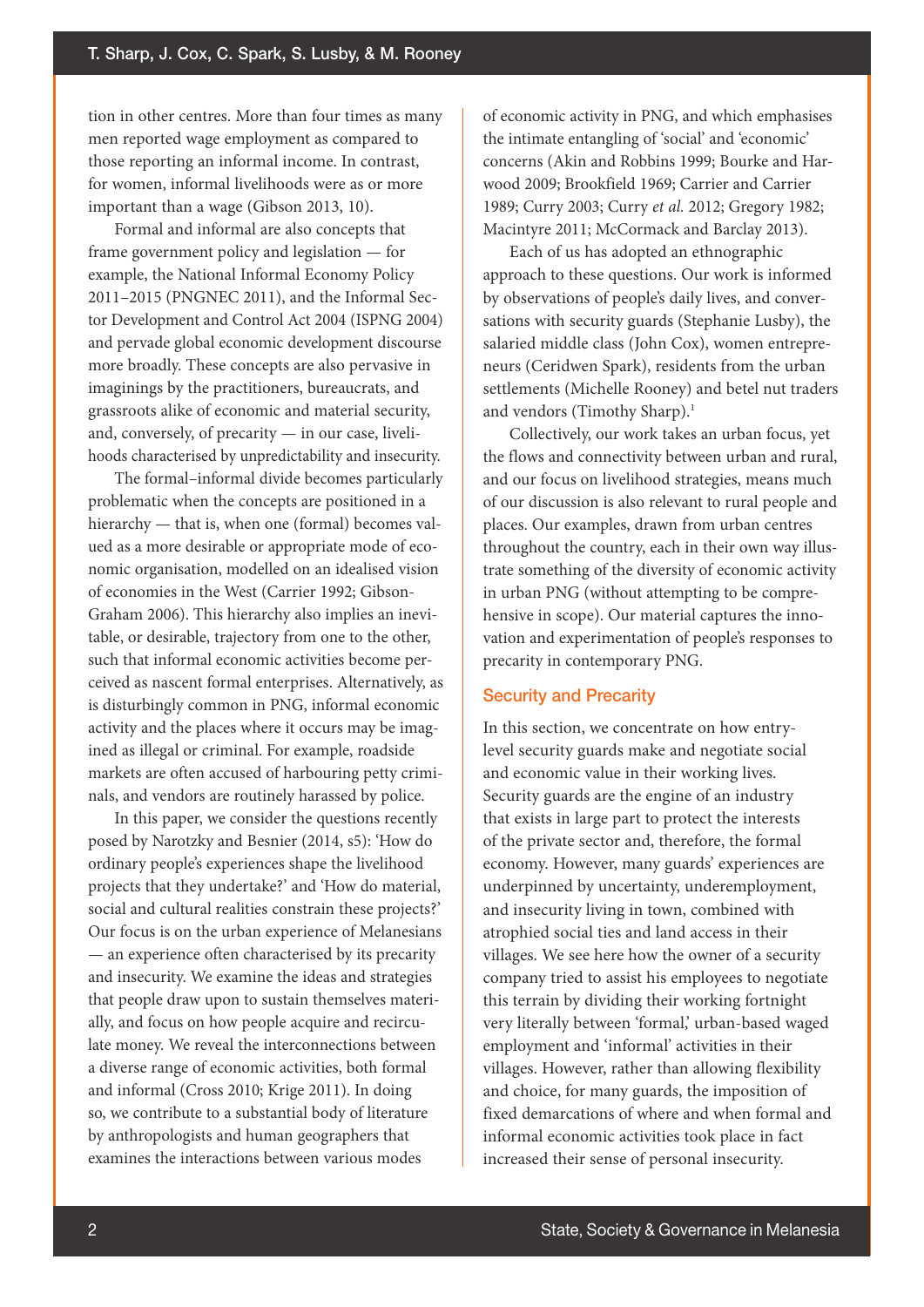The private security industry in PNG has benefited from the resource boom. Although the presence of security guards has been a familiar sight in PNG for decades, there has been a marked growth in the number and size of security firms in recent years (Security Industries Authority 2014). A growing formal economy, combined with feared and actual crime have created a lucrative business environment (Lakhani and Willman 2014). By December 2013, 470 registered security companies were employing more than 24,000 'permitted guards'. In a formal economy that employs approximately 350,000 people (Asian Development Bank 2014), these figures are significant, and probably underestimate actual numbers. Not all companies or guards register, and the Security Industries Authority does not have the staff or financial capacity to accurately monitor industry operations across the country.

The security industry reflects a hierarchy of social class and economic privilege in PNG. At the top are the executives of international security giants such as G4S — which claims to be the biggest player in the growing market for private security in PNG (G4S 2014) — and the CEOs and owners of large local firms. Highly paid expatriate 'security experts' manage operations, overseeing local middle-class operations managers, who, like the women entrepreneurs and betel nut merchants discussed later in this paper, left jobs in other industries because they saw opportunities for better pay as skilled workers in a growth sector.

At the bottom of the chain of command are the rank-and-file guards, who are common fixtures across urban areas and throughout PNG's resource enclaves. Employment as a security guard presents one of few options for men with little or no formal education, but wages are barely enough to sustain their families. Security guards are also exposed to violence as a routine part of their work, including disciplinary beatings for breaches of the rules (Lusby 2014). The following considers how minimum-waged guards make a living while negotiating overlaps and entanglements between formal and informal economies. To do so, we draw on stories shared by guards working for Banis Inc*.* — a mid-tier, locally owned security company based in East New Britain.<sup>2</sup>

#### **Split Rosters and Social Responsibility**

At the time the research took place, Banis Inc. had approximately 300 employees (including administrative staff).Michael, the owner of the business, structured the guards' rosters in alternating weeks so that they could work one week in town, and the following week in their home villages. On the weeks they were rostered to work, the guards lived at the company barracks in Kokopo, unless they were posted to other locations around the Gazelle Peninsula. On Wednesdays, the guards would change over, meeting together in the afternoon for 'pay parade' — they were paid on the same day as shifts changed over. Cash shortfalls meant that lending in the workplace was common. After receiving their pay, guards would repay any money that they had borrowed during their stay in town, and then find their own transport back to their home villages.

For Michael, there were considerable benefits of operating this way. By having the guards living in barracks, they were available to be picked up by company transport and taken to client locations at the start of each of the three daily eight-hour shifts — at 6am, 2pm and 10pm — and be returned to barracks to rest when the shift was over. Prohibitively high housing costs and land scarcity meant that few people employed in Kokopo also lived in town; it could take an hour or more for some of the guards to get from their homes into the barracks. By providing accommodation, Michael solved a potential logistical issue that could have impacted upon the reliability of staff and, therefore, his business reputation. Further, by having split fortnights, he was able to employ more guards than he could if his staff worked full time.

Michael also couched his justification for this business model in terms of his altruistic intent, describing it as fitting with local ways of life. He noted the importance of village life, relational ties and maintaining different income streams for most Papua New Guineans, and described week on/week off shifts as a deliberate means of facilitating this for his staff. His rationale for this was that guards would be able to remain in formal employment and also have scope and time to contribute to family and community activities, including small-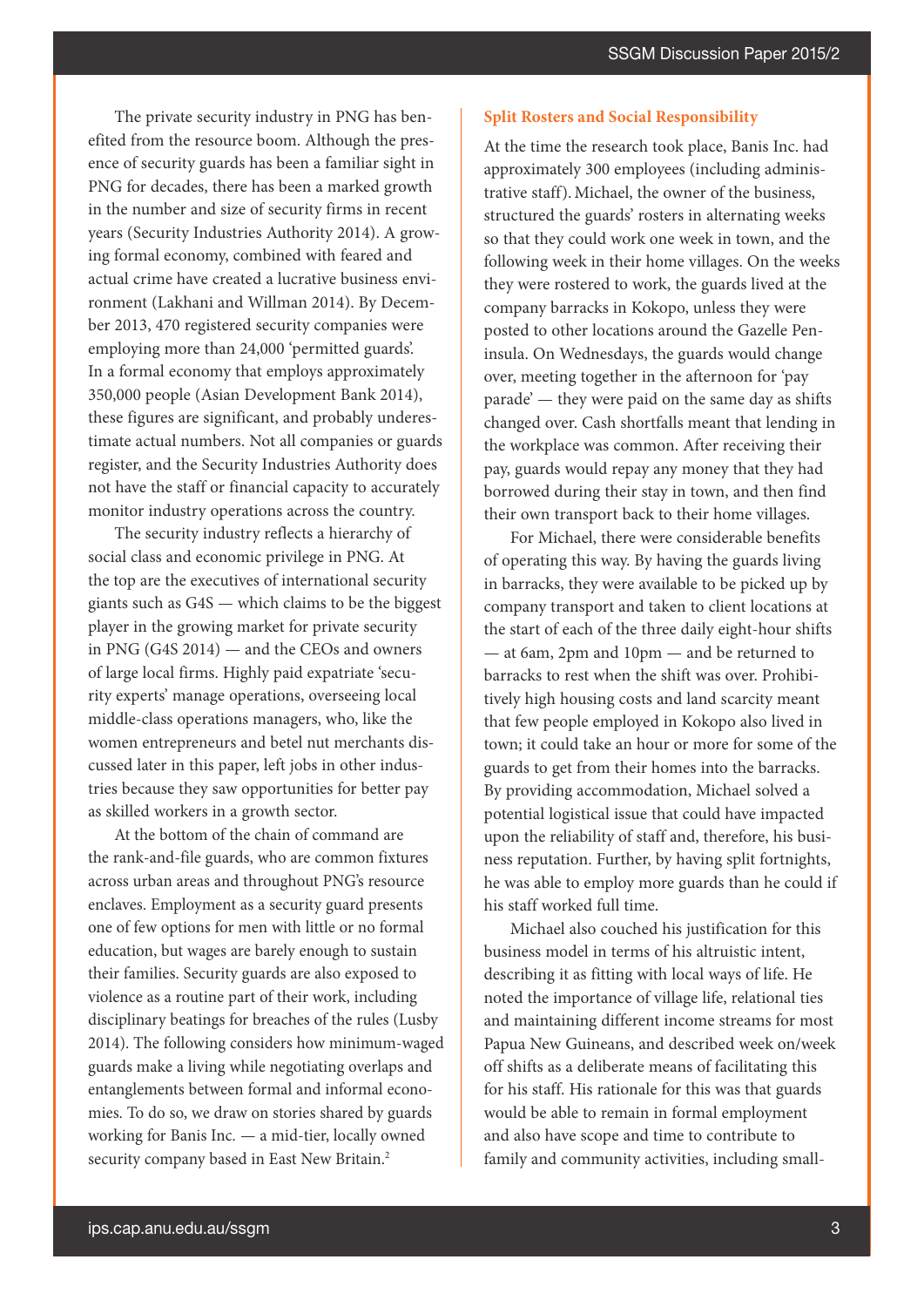scale income-generating projects such as market gardens, and copra and cocoa production. Michael proudly described this as a locally appropriate way of doing business because it recognised that people's lives are shaped by a range of social and economic factors. Indeed, Michael's arrangements for locating his workers in the village reflects a long tradition of Melanesian elites defining the proper lifestyles of the poor as rural and denying them a legitimate place in the urban economy (Gewertz and Errington 1999; Hau'ofa 1987).

# **Being a Guard: Underemployment, Workplace Credit, and Dissatisfaction**

As we argue throughout this paper, people's lives are not organised into separate domains of formality and informality, but are woven together through creative solutions that are predicated on shoring up everyday security. For some of these guards, the company's construction of the boundaries of formality and informality meant precarity rather than flexibility (cf. Kanngieser 2013; Waite 2009). There were two key issues with the week on/week off model for the guards. The first was the assumption that everyone had access to land from which they could make money or a subsistence living. The second was the lack of recognition that, for some guards, social relations within the workplace were as, if not more, important for exchanges of money and social support as relationships with people in the village.

Many guards agreed that life was easier outside urban areas. Food and shelter were more accessible, and there were fewer drains on resources in terms of the cost of living and access to 'temptations' such as alcohol. But guards also spoke about their difficulties accessing land to cultivate and to support themselves and their families. Even those who could make claims on customary tenure experienced difficulties accessing land. Conversations about land shortages across the Gazelle Peninsula are not new (Martin 2013; Regan 1997), but, according to the guards, these have become increasingly contentious due to population growth, low commodity prices, and declining income from cocoa (associated with the recent introduction of the Cocoa Pod Borer, which has devastated cocoa production in East New Britain).

The guards from outside East New Britain Province had limited access to income-generating opportunities outside town. They had moved to look for work, but were unable to find full-time employment. Some guards talked about trying to find work with other companies who could give them more hours and better conditions. Others talked about wanting to earn money to enable their return to education; they had dreams of achieving professional qualifications so as to make an urban-based life feasible, but had been forced out from schooling because of their families' inability to pay school fees.

As underemployed security guards, those who were disenfranchised from land or non-urban livelihoods engaged in money-making schemes within their work social group. These included lending money to peers, and gambling in an attempt to supplement their incomes. Guards negotiated their own income shortfalls, creatively scraping out a living for themselves and drawing on social networks where they could. As we make clear in the next section, this precarious juggling of formal and informal ways of making a living characterises middle-class lives as well as those at the 'bottom of the pyramid' in PNG.

## Social and Economic Pyramids

If security guards are near the bottom of PNG's economic pyramid, middle-class Papua New Guineans are often imagined to be somewhere near the top, enjoying the advantages of the formal economy. They are frequently rendered as the 'elites' who monopolise access to jobs and services, particularly education. Yet rising costs of living, increasing expectations of lifestyle, and, at times, the onerous expectations of kin, no longer provide for the comfortable urban life remembered by a previous generation of 'urban elites'. Many feel that they are struggling financially. This 'downward mobility' is reflected in the contemporary designation 'working class' that middle-class salary earners use of themselves (Cox 2014a). In the face of these difficulties, working-class Papua New Guineans have deployed a vast spread of strategies to make a living. These may include small sideline businesses such as selling betel nut, opening trade stores or sewing clothes, which we discuss below. They also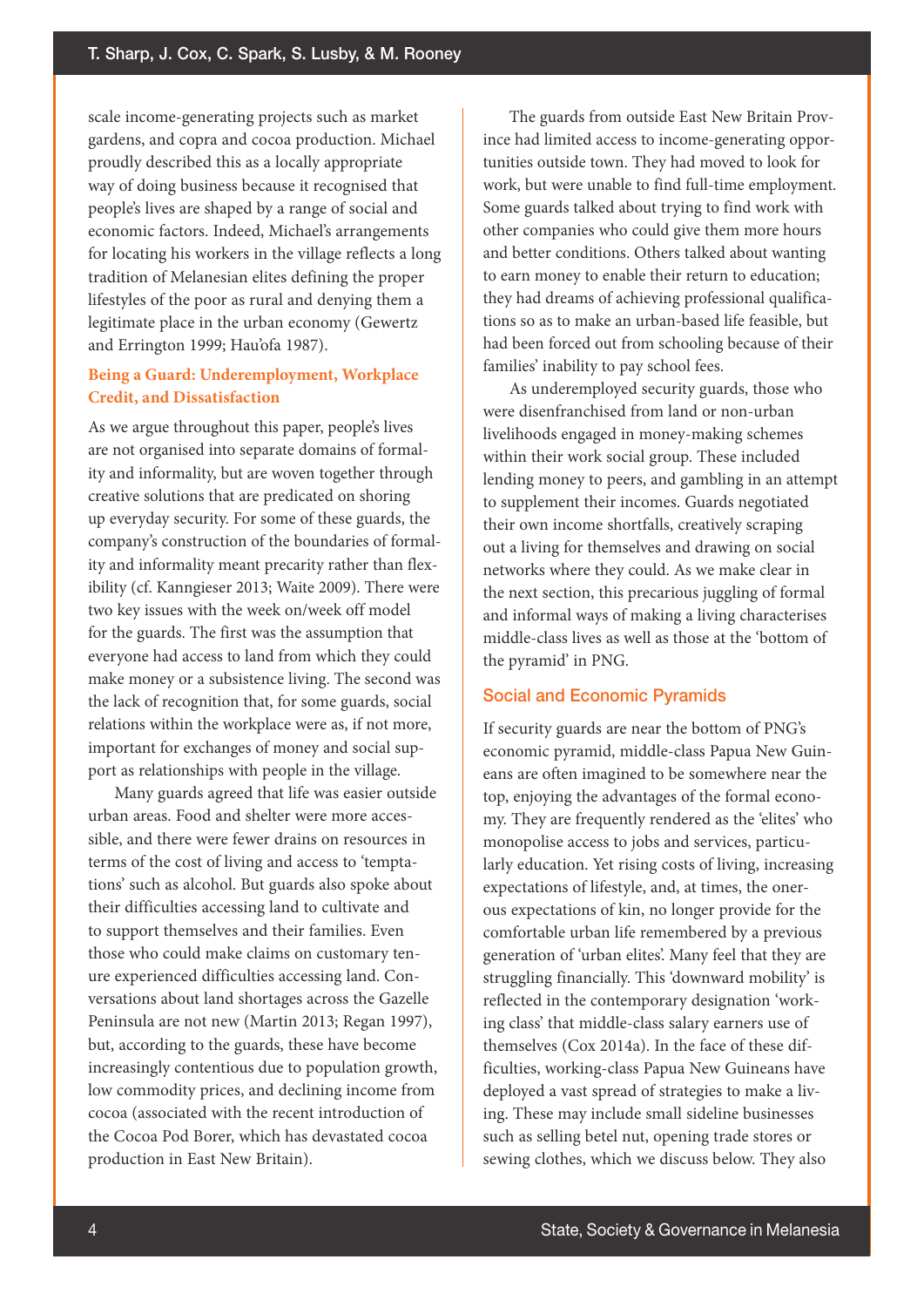involve a variety of ways of juggling money that encompass 'payday lenders', investing in 'fast money schemes' (Cox 2011, 2013, 2014c), or attempting to supplement their income by joining pyramid selling schemes (cf. Krige 2011). The prevalence of such practices in part reflects the challenges many Papua New Guineans face in accessing money through formal financial institutions. It is also a feature of the declining value of wages against the high costs of living in urban PNG, and the ongoing demands on middle-class incomes from extended kin (Monsell-Davis 1993).

Fast money scams, multi-level marketing, and the microfinance programs of Personal Viability alike are driven by informal personal networks, yet have the appearance of being more formally structured like banks or businesses. It is this accessibility that makes them appear more sympathetic to the plight of the common person than the commercial banks, and which gives these schemes an air of moral authority (Cox 2011, 2013). They reflect enough formality to be perceived as legitimate but enough informality that they remain accessible. Moreover, they draw on similar visions of prosperity and present themselves as a reliable route out of poverty. The Bank of Papua New Guinea seems to recognise this affinity and warns against fast money schemes when launching their own microfinance initiatives (e.g. Matbob 2010).

#### **Payday Lenders**

The search for money by urban Papua New Guineans has been accompanied by the ongoing laments in popular discussion and the media about payday lenders — the money lenders described by Goddard (2005), not the informal and rather benign loans among friends and relatives documented by Strathern (1975). Tens of thousands of public servants have found themselves indebted to these lenders:

… Chief Secretary Isaac Lupari … told parliamentarians … that 80 per cent of the 76,000 public servants survived on borrowed money. … He said many of them had borrowed money from three to five different finance companies which charged interest rates ranging from 25 to 50 per cent. Mr Lupari said as a result of high loan repayments, 'the net pay

some of them take home each fortnight on average is K50 or none' (Palme 2007).

It is common for payday lenders to charge 10 per cent per fortnight and to add a further 10 per cent for each fortnight that the loan continues to be outstanding (Goddard 2005). Others charge a flat 30–40 per cent premium on the entire sum of the loan. Repayment of such loans is difficult and can trap borrowers in cycles of recurring debts. For both commercial banks and payday lenders, high interest rates reflect high risks of default, particularly with larger sums of money that cannot simply be collected from fortnight to fortnight.

## **Fast Money Schemes**

Fast money schemes are a perennial problem in PNG that has recently resurfaced (Radio Australia 2015). Australian pyramid scams operated there during the colonial era (Stent 1977), but in more recent times a much larger rush of fast money schemes has swept through Port Moresby, the other urban centres, and out into rural areas. These scams, such as U-Vistract and its sister scheme Money Rain, promised their investors ludicrously high returns on their 'investments' (typically 100 per cent per month) and often spread through church networks, especially the large Pentecostal congregations of Port Moresby (Bainton and Cox 2009; Cox 2011, 2013, 2014c; Cox and Macintyre 2014). Hundreds of millions of kina were lost, largely by the working class, many of whom withdrew their 'rainy day money' (typically PGK1000–3000) from their bank accounts or the wads of cash hidden around the house. These schemes use the money deposited by later investors to pay earlier investors, but early investors are often part of an 'inside track' (Verdery 1995), with shared political interests. Stories abound of 'high-level' people winning very large sums of money in the early days of the fast money schemes.

A letter to the *Post Courier* equated fast money schemes and loan sharks:

*Legitimate payouts must not be cancelled* It's about time someone in authority came out and assisted the police, courts and Bank of Papua New Guinea take a stance against loan sharks and fast money scams. Both types are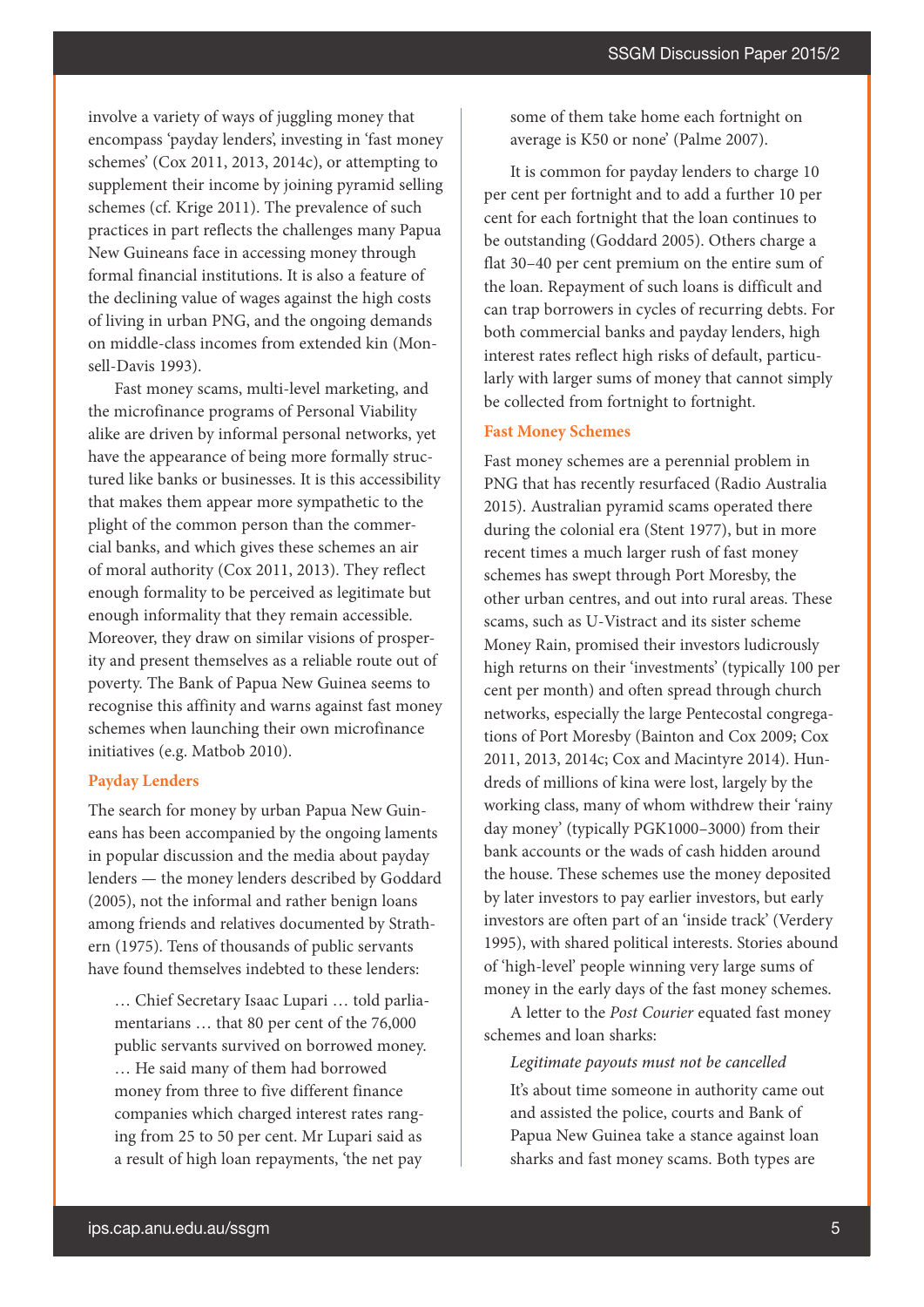fraud activities preying on the unsuspecting employees both in the public and private sector and the churches. Fast money schemes get money from the public by false promises of large returns and con the bulk of the people by making large initial payouts to demonstrate their scheme then they fail to pay back any money they receive from their so-called investors. Many of the money scheme operators have made their money from the gullible and foolish public and they have taken your money and fled (Jafas 2007).

U-Vistract has not been brought to justice and is still operating today, using its internet presence to defraud American and Australian investors (Cox 2014b). The longevity of fast money schemes is due not to a 'gullible and foolish public', but reflects the ingenuity of fraudsters who are able to insert their scams into popular narratives of how wealth is (or should be) produced and accessed (Cox 2011; Cox and Macintyre 2014).

In the way fraudsters groom their victims, they play upon widespread aspirations among the working class to benefit from the economy by managing personal finances as entrepreneurial 'investments'. In doing so, they are responding to near-ubiquitous ideas of business, investment, and economic growth. Where a previous generation of salary earners was encouraged to develop their savings, now formal financial institutions, such as the Port Moresby Stock Exchange, are redefining 'bank accounts as unproductive (by comparison with investment in shares)' (Cox 2014c). Indeed, the returns on savings accounts in PNG (and beyond) are low and certainly provide no encouragement for those hoping to supplement their salaries with interest payments. As formal institutions fail to meet people's expectations of prosperity, the stage is set for unscrupulous informal (now illegal in the case of U-Vistract) alternatives to develop. These alternatives are often much more accessible, particularly when they make use of personal contacts and social networks such as churches.

### **Pyramid Selling Schemes**

If fast money scams are an informal (and deceptive) enactment of popular ideas of personal investment,

then pyramid selling schemes, such as Amway, can been seen as an enactment of popular ideas about entrepreneurialism and small business. Pyramid selling is not an investment scam but a way of selling actual goods. Pyramid selling schemes are also known as 'multi-level marketing schemes' or 'direct marketing schemes' because the vendor sells directly to their social networks. Each vendor recruits new 'downliners', who then contribute a percentage of their sales back to the vendor (hence the pyramid analogy).

This type of scheme is fairly new to Melanesia but appeals to many as an option for supplementing household income. An example of one suchpyramid selling scheme is Pro-Ma Systems — an Australian company that sells cosmetics and health products. For a time, it was fashionable for young women in Port Moresby to buy and sell Pro-Ma beauty products from/to each other. However, the demand for these costly cosmetics is low and it is unlikely that anyone could sustain a livelihood from this type of business alone. Like fast money scams, multi-level marketing utilises personal networks, and promises great wealth without the burden of paid employment or subordination to an employer.

Multi-level marketing schemes are not inherently illegal or even fraudulent. They can simply be a form of informal selling but one that tends to saturate the local market, exceeding demand. These schemes promise benefits well in excess of their capacity to deliver, and also target economically pre-carious people as those most likely to be recruited as marketers (Cahn 2006, 2008). Gewertz and Errington (1999, 56ff.) conclude that multi-level marketing schemes perform a 'sleight of hand' — transforming the 'less fortunate' into entrepreneurial subjects who can be blamed for their business failures. Bainton (2011) makes a similar case about the self-help course Personal Viability (discussed below).

Sometimes, scams adopt the methods of pyramid selling schemes. Questnet — a global scam operating in PNG and other Pacific islands countries — uses multi-level marketing techniques and internet merchandising to sell the 'Bio Disc' — a transparent disc claimed to have healing powers. Bio Disc allegedly purifies water, imparting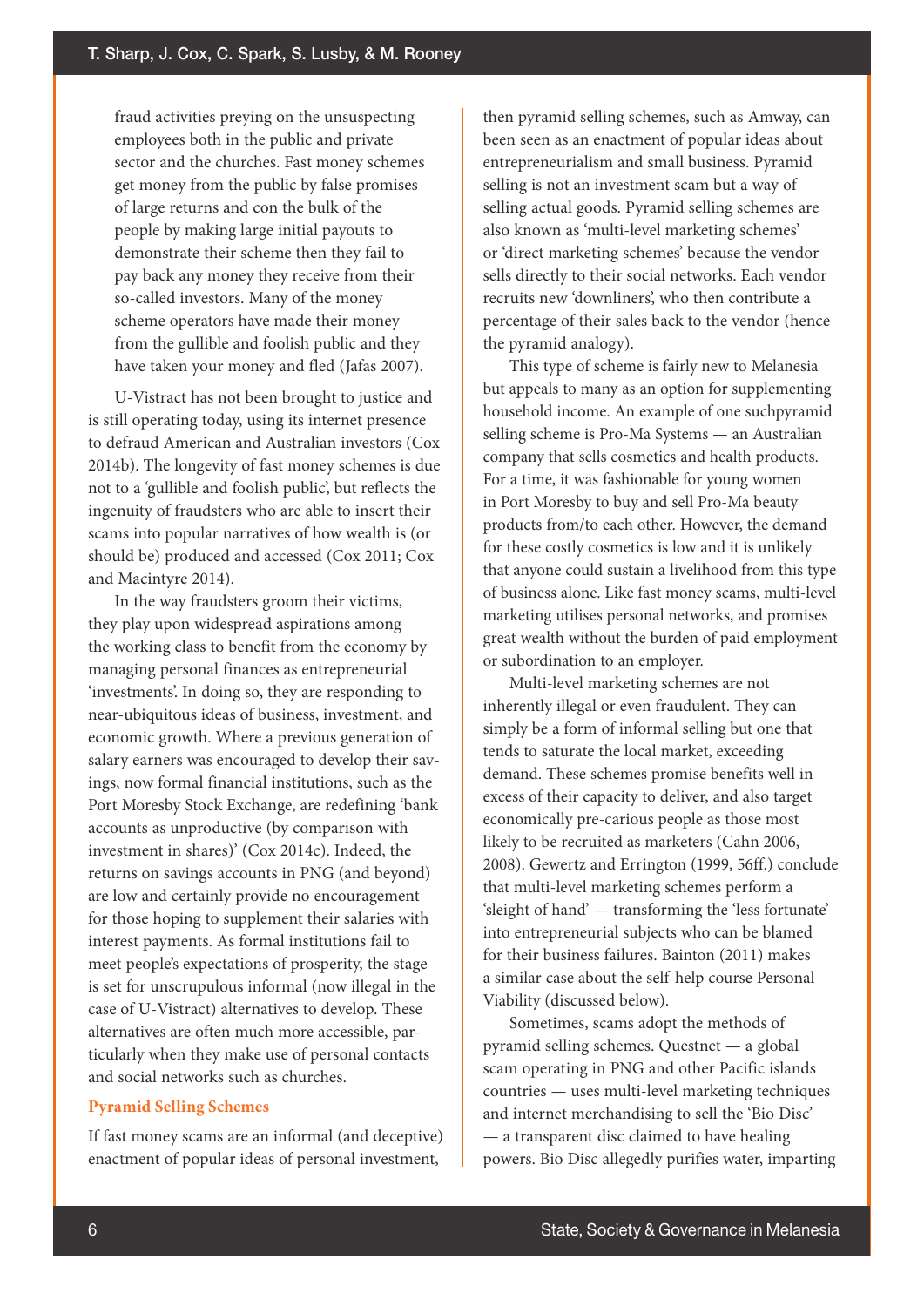it with properties that will cure almost any ailment. Questnet infiltrated the Lae Local Level Government, where officials were investigated for promoting the scam (*The National* 14/8/2006). In neighbouring Solomon Islands, a senior medical specialist has been using his professional standing to promote Bio Disc, selling the disc itself and bottles of the supposedly purified water (Cox and Phillips 2015). In Madang, the scheme seems also to have targeted health professionals, and several employees of Modillon Hospital there have also purchased the disc as downliners. The involvement of these salaried professional health workers again reflects the common working-class hope of supplementing formal but inadequate wages with informal 'business' activities.

### **Personal Viability**

Personal Viability is a PNG self-help course that reschools participants in the ways of capitalism, promising to make them financially 'viable' through the cultivation of good personal habits and entrepreneurial endeavour. Personal Viability has spread widely around PNG and Solomon Islands. It has even been adopted by the Lihir Gold Mine's Joint Negotiating Committee as a key element of the Lihir Destiny Plan — an action plan for the development of the island (Bainton 2010).

Personal Viability is remarkable for the explicitness of its project of remaking economically viable selves. Yet, in many ways, it simply mimics and applies much of the rhetoric of community development programs. Personal Viability does encourage its participants to start up their own small businesses and even has a microfinance program, known as the *Grasruts Benk* (Grassroots Bank). Much of Personal Viability's 'grassroots entrepreneurship' is based upon participation in microfinance programs, where the disciplines of saving and responsible spending are taught with the expectation that participants will be able to use their savings to generate income from microentrepreneurial activities that will scale up to become prosperous businesses with the potential to fulfil aspirations for a modern lifestyle. Financial literacy is here promoted alongside an ambitious risk-taking entrepreneurial spirit that goes well

beyond saving or husbanding scarce resources, and actively cultivates expansive expectations of prosperous living.

### **Entrepreneurialism as a Sleight of Hand?**

In each of the above examples, the juggling of personal finances occurs against a material background of high costs of living and social demands. This drives formal-sector workers into formal and even illegal activities. Yet, what is striking about fast money schemes, pyramid selling and Personal Viability is the prevalence of popular economic ideologies of entrepreneurialism — something also found in the business-oriented 'prosperity gospel' promoted in many Pentecostal churches (Cox 2014c; Cox and Macintyre 2014). As middle-class salary earners seek to supplement their wages, surely these ideologies of business are part of the broader cultural context of contemporary PNG. It is still an open question as to whether these popular visions of entrepreneurialism are simply a 'sleight of hand', making people more precarious as they emphasise individualism and competition.

# From Wages to *Kai* Bars and *Meri* Blouses: Women's Entrepreneurialism

For many educated and professional women in contemporary PNG, ideologies of entrepreneurialism are not a sleight of hand and do offer viable alternatives to formal employment. Indeed, some are choosing to leave the relatively secure employment of the public service to pursue small business activities. The willingness of professional women to resign from the public service reflects a strong 'push factor' grounded in their experiences of being marginalised, harassed and overlooked. At the same time, for many women there is a corresponding 'pull factor' as they realise that informal enterprises or even larger scale formalised businesses offer as much or more money and a greater degree of control over their working lives. The findings in this section are based on ten interviews conducted with women entrepreneurs in Goroka, in the Eastern Highlands Province of PNG.

Women seek to leave salaried positions — for example, as nurses and teachers — because they are tired of the endemic problems, including multi-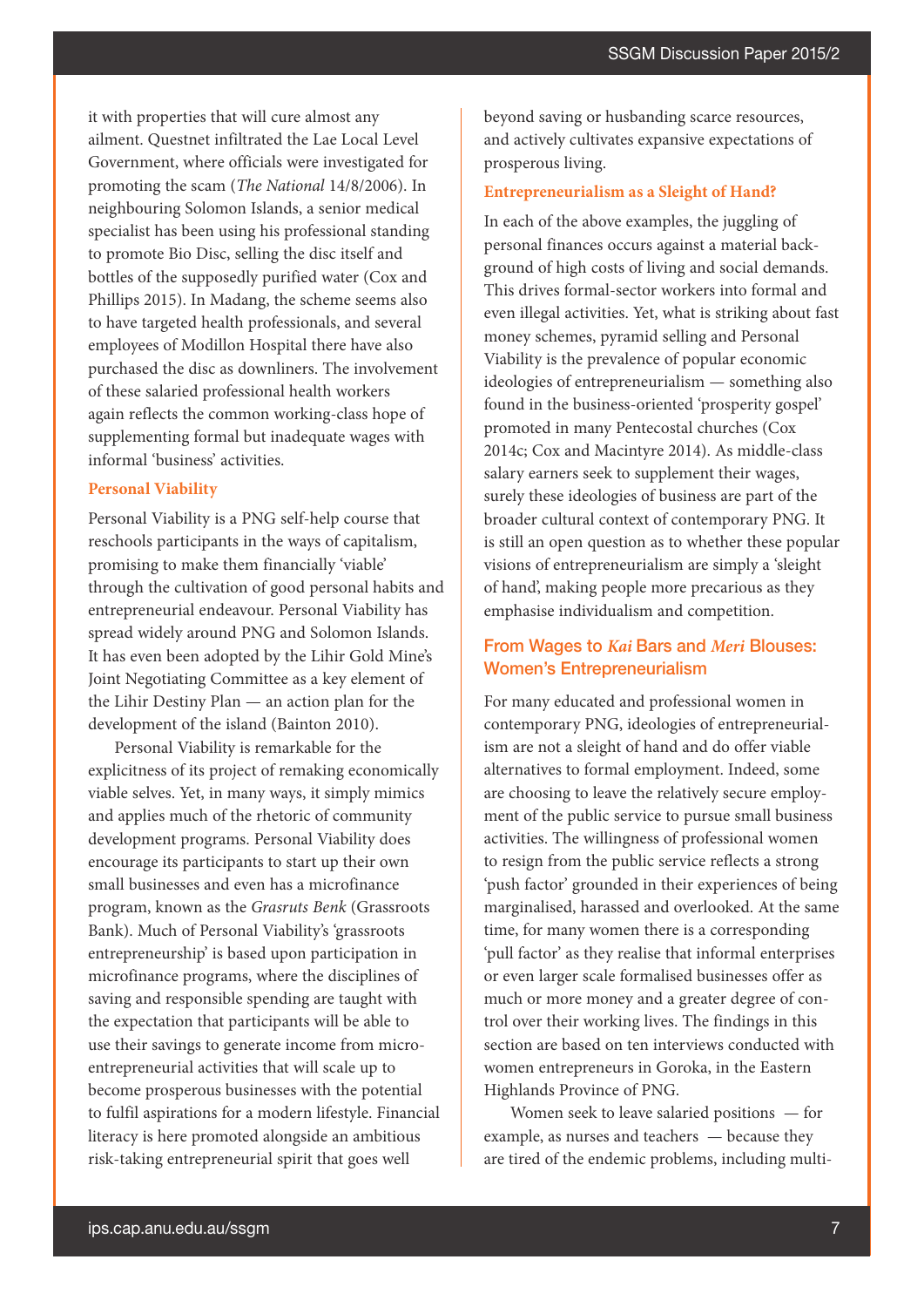ple forms of sexism, that characterise employment in these contexts, and would prefer to exert their energies elsewhere. Women's experiences of employment in the public service have often been negative: 'female public sector employees are exposed to a range of abuses in the workplace, including verbal abuse, threats of violence and sexual harassment, as well as harassment from the wives and girlfriends of male colleagues' (Zubrinich and Haley 2009, 3). The same study found that, '[a]lmost without exception, women … reported that they feel they work harder than their male colleagues and that men at the same level get more support from senior management and from others at the same level or below' (*ibid*., 15). The bleak experience of women making a living in the public sector helps to explain why some women resign from salaried roles in order to pursue their own enterprises.

The lure of business for aspiring Papua New Guinean women also reflects the different social motivations — including autonomy, status, and the desire to meet obligations to kin — that are entangled with enterprise in PNG. In business, profit is clearly not the sole objective (Curry 2005; Sharp 2013a). Although doing business in PNG has been foremost a male concern, in Goroka, the capital of PNG's Eastern Highlands, women are similarly embracing enterprise and the opportunities it offers, to engage in relationships of obligation and reciprocity from a new and seemingly more efficacious position. That some professional women are resigning from salaried roles to pursue their own businesses, and, in some cases, jeopardising their family's economic security, reaffirms that in PNG 'it is the social dimensions of labor that give labor its value, and not solely the market value of the work performed or the value of the product of that labor' (Curry and Koczberski 2013, 339).

## **Between a Wage and a Hard Place**

The self-identified 'business women' discussed below engaged in a mix of activities to earn money, support their families, and gain influence in their social networks. All drew on capitalist economic precepts and notions of self-advancement, but they did so in fundamentally precarious circumstances, as the following case study demonstrates.

'Virginia' is a former secretary and the mother of five children. She lives in a village outside Goroka with her husband. Virginia worked in banks for 19 years before resigning in 2000 in order to contest the 2002 elections. Unlike the salaried women in the public service, many of whom leave because of dissatisfaction with how they are treated, Virginia's political aspirations suggest the pull factors for women seeking other potential benefits outside the workforce, including the prospect of gaining political power. However, like the majority of female political candidates in PNG, Virginia was not elected and has since supported herself via a range of enterprises, some more successful than others. Over the last 12 years, Virginia has sewn and sold *meri blouses* (women's blouses akin to other loose tops worn in various parts of the Pacific), raised poultry, marketed excess garden produce, and picked and produced coffee.

Between 2010 and 2012, Virginia ran a successful *kai bar* (fast food shop) in Goroka. Virginia also produced lunch and dinner packs for visitors at the nearby lodge, and made and delivered lunches to employees at various large organisations, including the two banks where she used to work. Her business was flourishing when the landlord asked Virginia to leave, despite the fact she had a tenancy agreement. It seems Virginia's *kai bar* was undermining the sales of the landlord's son, who sold snacks nearby. Since the closure of her fast food shop, she has been buying bales of secondhand clothes to sell to people in the village. Virginia hopes to open another *kai bar* in town but has lost confidence as a result of the eviction. While she has the tenacity and spousal support to continue, Virginia's experiences with the *kai bar* illustrate the precarity of the economic and social context in which she is striving to establish herself.

#### **Supplementing Salaries**

To manage the risks while establishing an enterprise, other women have held onto waged positions. 'Naomi', a 52 year-old nurse, provides an example of another pull factor for women — namely the prospect that they can earn more money through establishing successful businesses than they can in the public service. Having left school at the end of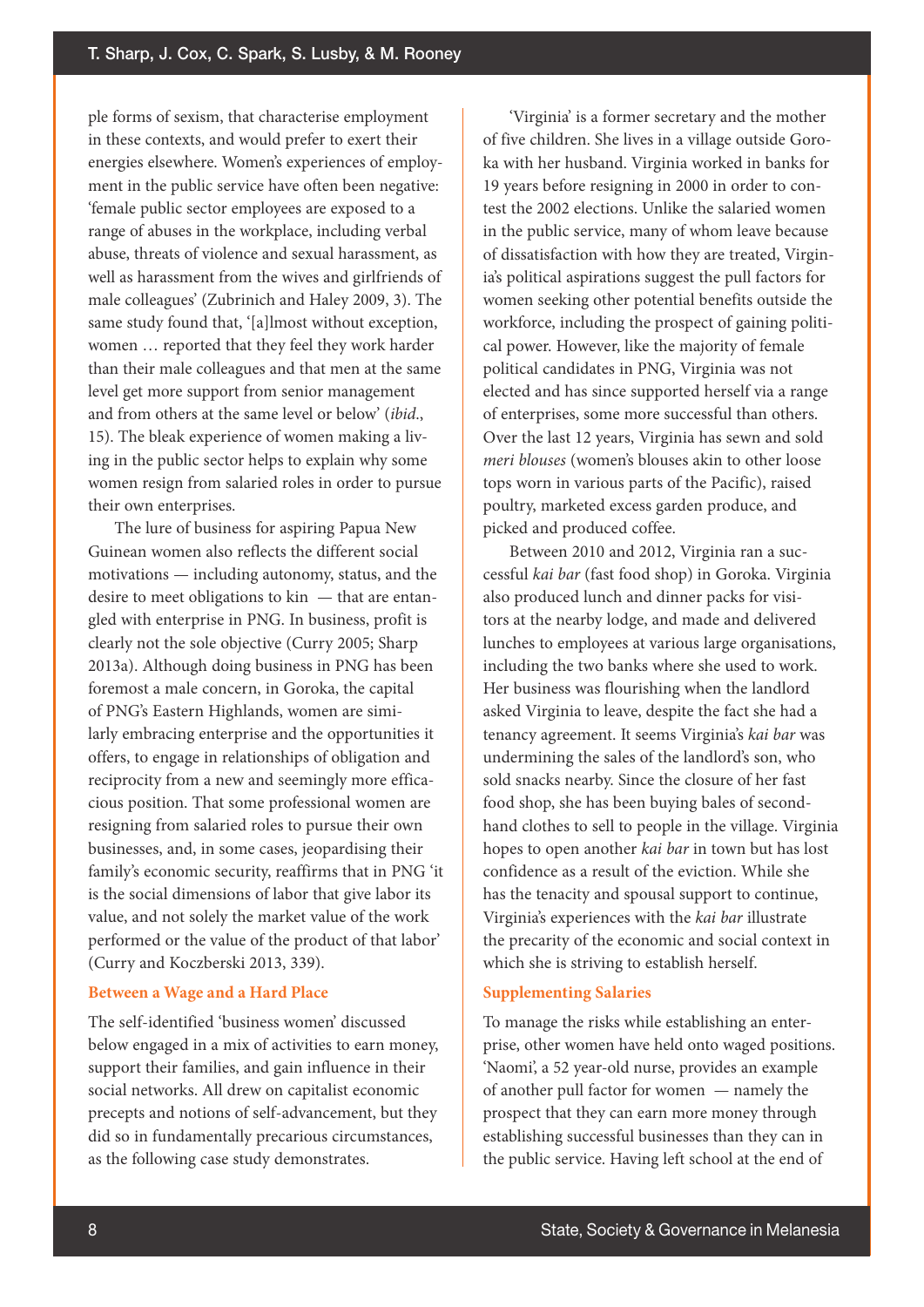year 10, Naomi attended Lae Nursing School before returning to Goroka to work in the hospital where she has worked for almost 30 years. Like other waged people living in PNG's towns, Naomi says the money is not enough to live on and that she feels she can earn more as a business woman. She said: 'if I sit back and wait for my fortnight pay it will not help me'. To cover the costs of living, Naomi began sewing *meri blouses* to earn some extra money. Attending a training course on running a business, she says 'gave me the boldness [to] become a business woman'. Naomi makes her *meri blouses* after her shifts at the hospital and on her two days a week off. In the week Spark spoke with her she had sold ten blouses at PGK50 (about AU\$20) each. In comparison, she earns PGK600 a fortnight as a nurse once deductions are accounted for. Supplementing inadequate wages in such ways is widespread — this is demonstrated in a recent review of service delivery in PNG, which found that 19 per cent of health workers and 39 per cent of teachers in Port Moresby, for example, reported having an alternative source of income (Howes *et al.* 2014, 51 and 73).

Naomi says she would like to leave her job as a nurse and expand her tailoring business. But her husband and son, who rely on her salary, have been unwilling to support this transition, indicating either a lack of confidence in her as an entrepreneur, the economic environment, or both. Male support is often central to the success of enterprising women in the highlands of PNG. Nevertheless, Naomi intends to resign and focus on her tailoring business once she has paid off her son's bride price. In weighing up her decision about when to leave her job as a nurse, Naomi is taking both economic and social factors into consideration.

#### **'I Want to Eat Steak': Aspiration and Motivation**

'Susannah', also a tailor, has made this next step, giving up paid work as an accounts manager with a construction company to pursue sewing, which had been her 'hobby'. Separated from her husband for 20 years, Susannah had long been responsible for meeting her own needs, and those of her five children. Like Naomi, she was earning more from her sewing than she was receiving from her salary, saying: 'I got more [from sewing] than what I earn in a fortnight'. As with Naomi, the prospect of having a greater income, rather than frustrations with her job, was the most significant factor in Susannah's decision. When she saw that she was making good money from her sewing, she decided to leave her role in order to expand the business. As she expressed it:

If [other] people can eat steak and I can [only] eat tinned fish, I want to eat steak too you know. It has really motivated me to be strong and so I made up my mind in 2002 that when I quit my job, I'm going to start something, I'm going to do something for myself.

Susannah's comments capture the experiences and aspirations of women who perceive their salaried positions to be holding them back from realising the full financial benefits of their enterprises. While not all the women interviewed fitted into this category, those who did had taken considerable risks, leaving secure, salaried positions to 'go out' on their own.

They include 'Ruth' and 'Lucy', both of whom had left salaried positions and invested everything in their businesses. Both women, partly motivated by injustice they had experienced in their formal employment, had left their paid roles to pursue their passions. For Ruth, this was cooking. Like Susannah, who commenced her sewing business while still in her paid role, Ruth was making food to sell at the local markets and in schools during the period in which she was employed in the Eastern Highlands Provincial Administration. She would produce the food in the morning before work and then send it around town in the 'little taxi' her husband bought her in order to support the business. Her food production soon expanded to include a mobile catering service. During this period, Ruth saved money that she later used to set up her restaurant, now a successful enterprise in Goroka.

Lucy's dream was to set up a consultancy to assist people to start their own businesses. Unsure this would generate enough income to support her family, she established a fast food company at the same time in order to support the consultancy.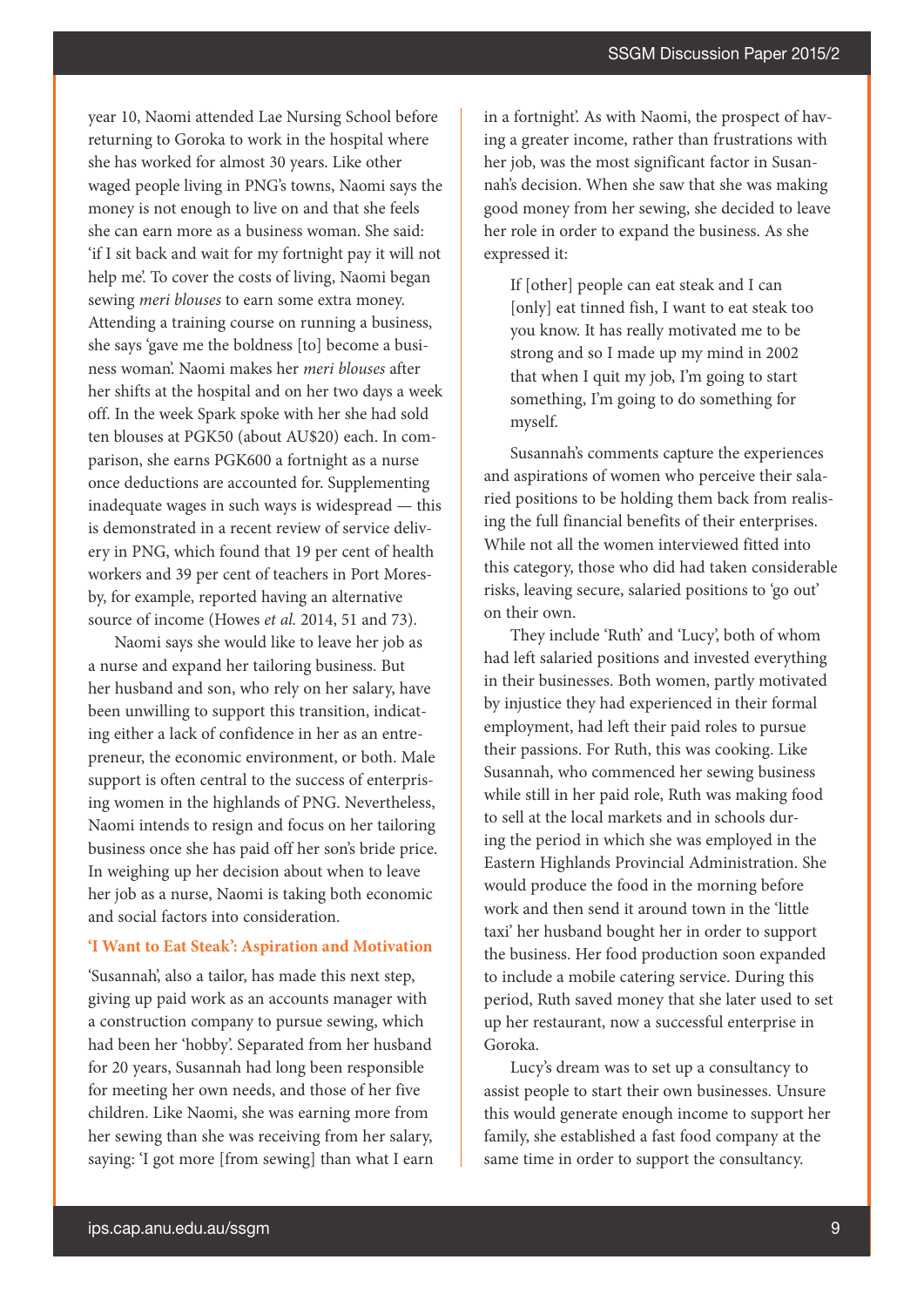People would not come every day to get my [consultancy] services and sometimes we would get dry so I thought having a fast food [business] and catering for people every day could give me a little money every day.

At the time of interview, Lucy was employing 16 people in the fast food company as well as running her consultancy. She is also a mother and engaged in multi-level marketing selling sanitary pads. Lucy sees PNG as 'a world of opportunities', and wants to ensure that local people are equipped and encouraged to make the most of these. At the moment, she feels 'a lot of entrepreneurs from outside have seen that opportunity so they are here doing businesses' but soon 'with LNG and all these things coming up, women will have to take their rightful places'. For example, Lucy says she would like to establish a car hire company, and a resource centre that could be rented out for use as a workshop and training venue. Lucy's proposed ventures indicate her awareness of the kinds of services and facilities required by external companies and agencies. Her sense that women should 'take their rightful place' in managing these reflects both local resentment about the moneymaking opportunities that are taken up by outsiders and the influence of global aid and human rights discourses on women's economic endeavours.

Overwhelmingly, entrepreneurial women are driven by the desire to support their families, including helping with the cost of school fees, contributions to bride price, and big events such as weddings and funerals. In doing so, they are drawing precisely on their capacities in more conventional female roles, namely as mothers and household managers, to extend their influence in the economic sphere (Spark and Meki 2014). But their contribution to these dimensions of social life also enables women to expand their influence into realms previously dominated by men. By employing family members, making decisions about the direction of their businesses, and sharing the income generated from these businesses, they are gaining a degree of prestige and influence that has previously eluded women in the highlands (cf. Curry and Koczberski 2013; Sharp 2013a). No

longer *meri nating* (just a woman), some become women of substance in the eyes of their husbands and others. The entangling of economic activities with wider social concerns in PNG is not a new observation. Nevertheless, understanding this entanglement is critical given the current emphasis in Australian aid policy on economic development and the role of the private sector.

# Navigating Formal Employment and Informal Housing in Port Moresby

Just as women may choose to leave wage employment in the public service to seek out entrepreneurial activities, the livelihood strategies of residents of informal or illegal urban settlements reflect responses to securing a 'material basis for their non-capitalistic lives' (McCormack and Barclay 2013, 6). Settlements have been a historical feature of development in PNG, generally tolerated by urban authorities (Goddard 2005; Oram 1976). In recent years, however, the growth of Port Moresby's population, accompanied by a property boom and the increased cost of living, associated with the extractive resources boom, has meant that many residents of the city (and other urban centres in PNG) can no longer afford formal rented or mortgaged housing in the suburbs and are choosing instead to move into informal settlements.

Historically, the settlements were considered transition zones for new migrants to the city who would eventually move on, but today, the settlements are very much permanent fixtures with long-term residents. For newer settlement dwellers, the pressure of high housing costs and the cost of social obligations to kin mean they must make choices that balance their material needs (including for shelter) and social aspirations with tenuous housing and land tenure arrangements and the potential personal insecurity of settlement dwelling. Life in the city is becoming increasingly precarious for many, but some develop ingenious strategies that interconnect diverse economic activities, that include the formal and the informal, and that are equally embedded in local and indigenous economic and social systems of value (Curry and Koczberski 2013; McCormack and Barclay 2013).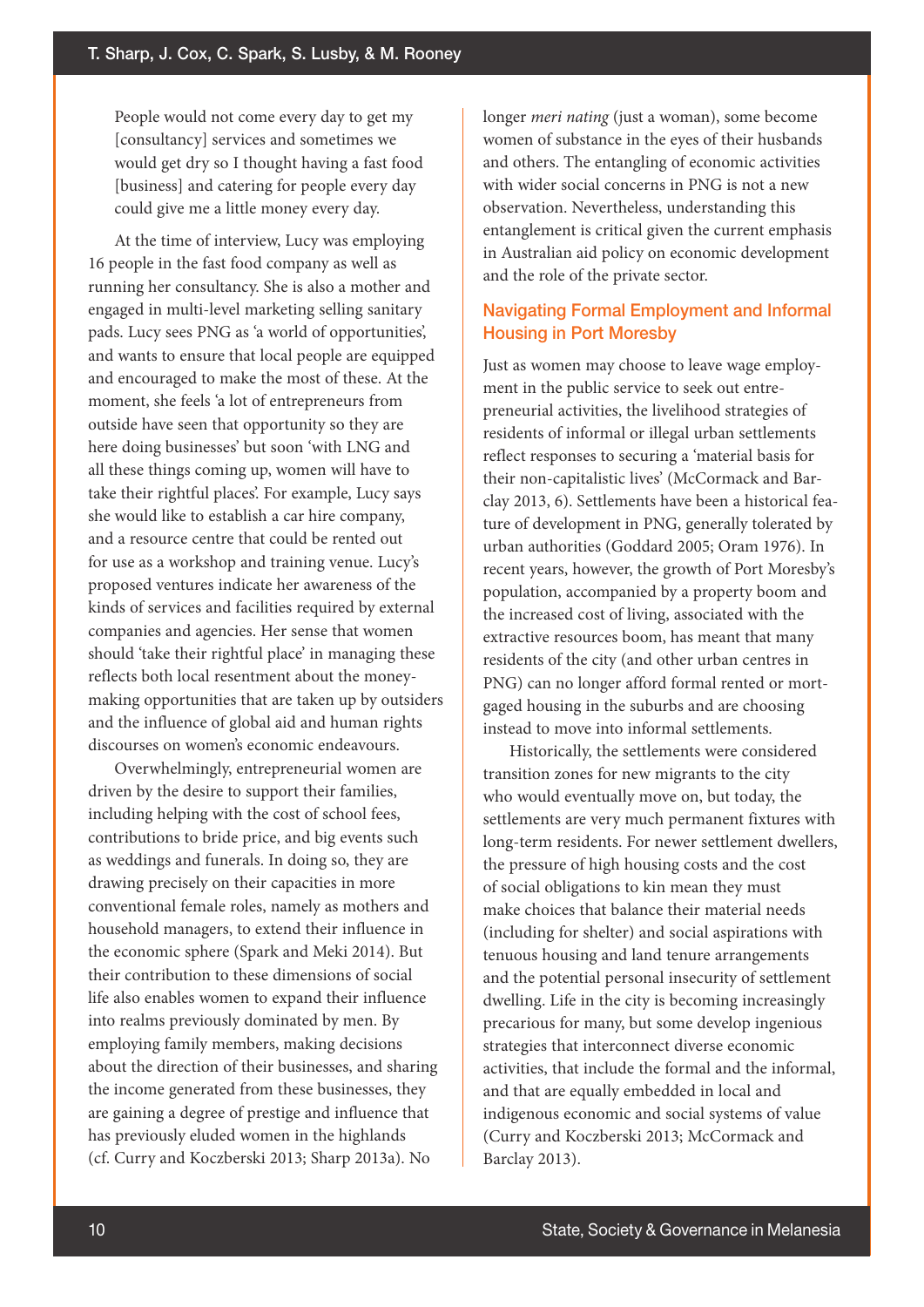For most Port Moresby residents, progress towards social and material gain is tempered by the costs of security and housing. To redress these imbalances, people seek out alternative options for land and housing, including in the settlements. For an increasing number of Papua New Guineans, the settlements are not a place of crime and poverty but simply somewhere that enables them to manage the debilitating expenses of urban life.

Throughout Melanesia, migrant settlers and customary landowners have frequently entered into mutually acceptable and beneficial land arrangements that foreground Melanesian forms of exchange and social relations (Allen 2012; Koczberski and Curry 2009; Numbasa and Koczberski 2012). However, in urban settings, land has long been transacted as a commodity, exchanged on the market through normative legal frameworks, and alienated from customary land tenure regimes. In this context, customary land owners are often excluded from the benefits of urban development (Kidu 2002; Nolan and Abani 2002). At the same time, more and more people are moving into urban centres to be closer to health, education, and employment and income-earning opportunities, but have difficulty finding affordable housing, even if they are on reasonable wages. In the face of these complexities around land in the urban milieu, people's land and housing strategies demonstrate considerable resourcefulness.

This is evident in the lives of residents in the 'ATS' settlement in Port Moresby. 'ATS' is named for its geographic location adjacent to the Air Transport Squadron residential compound. It is also referred to as 'Oro' or 'Popondetta' settlement — reflecting its history as a home for people from Oro Province (capital Popondetta) who collectively negotiated land access with customary landowners and the state. ATS residents acknowledge that they do not own the land. Their occupation of land is often viewed as illegal or informal, both in reference to pre-existing customary landowner claims and to the state or private leaseholder claims over land. In response, Oro people living in ATS settlement have engaged collectively (including by forming associations) and individually with customary landowners, the state, and property developers,

seeking alternative options for land and housing. While pursuing their development aspirations, people situate themselves within the collective Oro 'ethno-territorial' identity, which is important for accessing and maintaining land and ensuring security (see Koczberski and Curry 2004, 362–63). Inclusion in the settlement also rests on ongoing social engagement with the community, as shown in the following three accounts of the lives of ATS residents.

## **Downward Mobility or Smart Living?**

The urban middle classes, positioned between formal employment and their social obligations, may choose to live in informal housing arrangements that enable them to keep both work and kin. This can be seen in the story of Matthew, a senior public servant who lives in ATS settlement. His salary is higher than most in the settlement. However, if he chose to rent a house in the city he would be left with barely enough to meet all the commitments he has towards his and his family's aspirations for development. As a leader in his family, and in his community in Oro Province, he has numerous obligations to support kin, participate in exchange ceremonies, including with his wife's family, as well as his own political aspirations. He is also committed to paying his daughter's tuition fees at the University of Papua New Guinea — her education represents the family's future material and social status. By living in the settlement he is able to save on rent and keep up with these commitments. He is also able to assist several neighbours and family members residing in the settlement, and to support collective efforts to fight an eviction notice they are facing from a property developer.

# **Social Progress and Mobility while Keeping Grounded**

Many families adopt collective strategies for generating income, sharing accommodation and caring for children or elderly relatives. These draw on social networks that typically stretch across multiple households and span both formal and informal land and housing arrangements, as is evident in the following example.

'Cristel', a widow with eight children, moved into ATS over 10 years ago due to a lack of housing.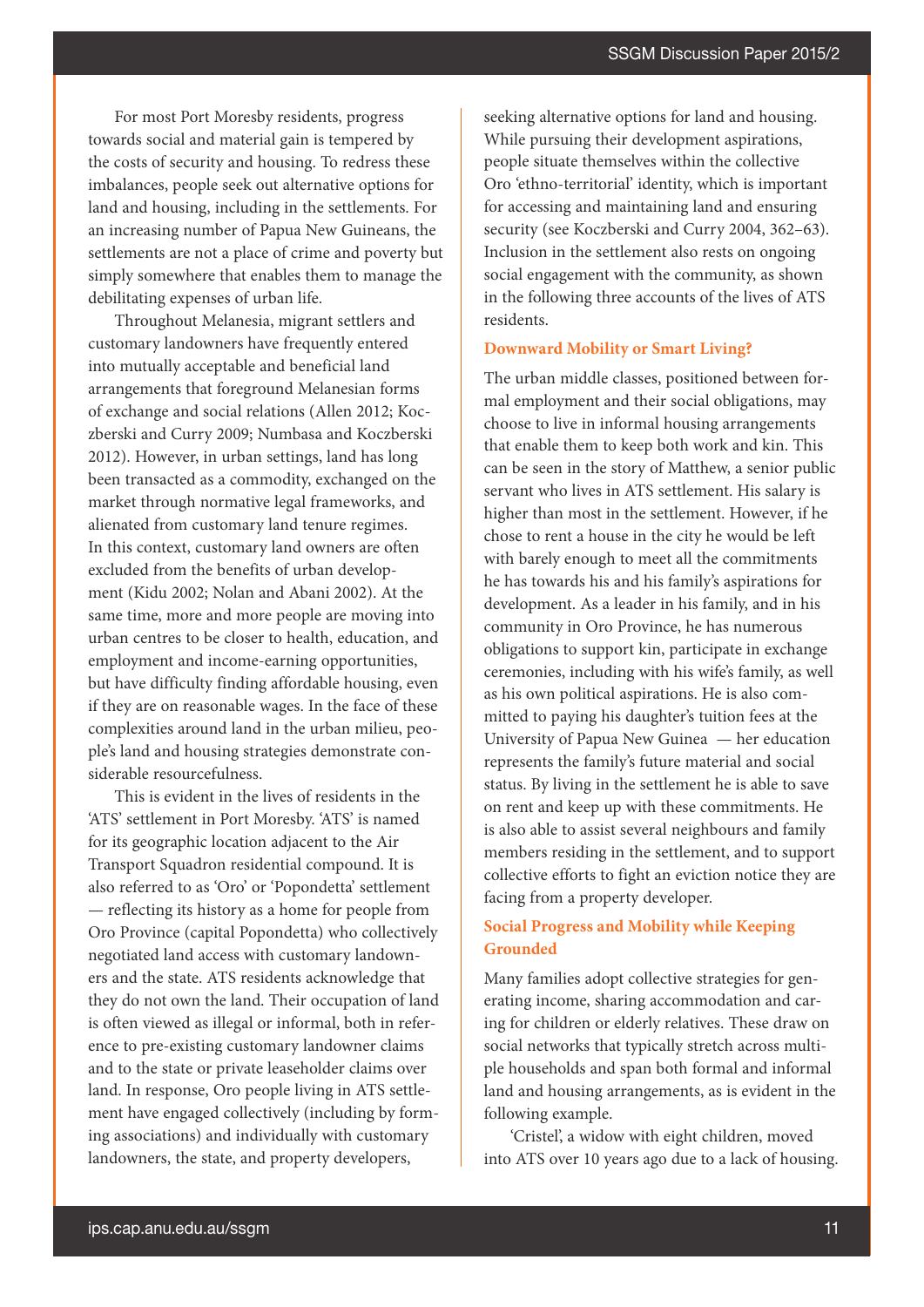She is a casual worker on a low income in one of Port Moresby's international hotels. One of her sons, 'Cliff', is a teacher in a Port Moresby school and rents a small flat in the city with his wife and daughter. Her other son, 'Ron', is married, works with a company in Port Moresby, and has recently built his own home of offcut timber next to Cristel's house. Ron's wife sells betel nut near their house. Three of Cristel's children are attending school in Port Moresby, and Cliff 's house is an alternative home for them. They stay with him and attend school when Cristel's pay runs out. Cliff and Ron also assist Cristel at times with money to buy food. While Cliff's residency in formal, rented housing is a testimony to his social progress, Cristel anticipates that one day he might need to build a house in the settlement, and has identified land nearby for him. In this way, Cristel's family straddles the formal housing sectors of Port Moresby and the settlement. Like many other urban families, Cristel and her sons aspire to individual social and material 'development', but they approach their goals for life, land, housing, incomes and livelihoods through their connections in extended households (cf. Monsell-Davis 1993).

Residing in such extra-legal residential and land arrangements in Port Moresby has its risks. Tenure over land is tenuous, as evidenced in media reports of settlement evictions (Ovasuru 2013; Sayama and Wapar 2013), and security is often managed locally in the absence of state institutions such as the police. With further economic growth predicted (and with upcoming international events such as the 2015 South Pacific games and the 2018 APEC meeting both in Port Moresby), these evictions are likely to continue. This is in spite of recent announcements by the capital's governor to convert settlements into 'suburbs' (Parkop 2013; *The National* 2014). Yet the benefits of low-cost housing and security bolstered by living among kin or an ethnically defined group outweigh these costs and offer urban residents a way to navigate the challenges of contemporary urban life.

#### **Diversified Investment**

People draw on and maintain networks that reach beyond the urban environment and extend back

to their home provinces. As ATS residents attempt to mitigate the precarity of their land tenure, some aspire to make investments in which their land and livelihood options span the urban–rural divide. Reflecting some of the contemporary transformations of urban–rural connections, the following example highlights the relationships that townsfolk maintain with those in their home provinces. Significantly, these relationships are translating into new strategies for economic security.

Lina moved into ATS as a child with her parents, who both come from Oro Province. She has always lived in town and her visits 'home' to Oro have been infrequent. She is now married to a man from another province and has four young children. Her husband works with a company in Port Moresby while she sells a variety of goods, including betel nut, in front of their home. Lina's sister has bought land from customary landowners near Popondetta — the urban centre of Oro Province. Lina and her husband have saved some money and are planning to buy a block of land near Popondetta, from customary landowners through her sister's network, although such arrangements have their own insecurities (Koczberski and Curry 2004). Lina has been told that the land will cost around PGK10,000, and she feels that she will soon be able to afford this. Lina hopes that this will diversify her livelihood as she plans to invest in oil palm production.

Despite her rich social connections in ATS, Lina also recognises that the precarity of her position in the settlement is likely to be ongoing. Unlike Cristel, whose aspirations for the future are pinned to her children's education and their gaining a foothold in the formal economy, Lina follows her sister's example and looks back to her 'home' province as a place where she may find a better life for herself. What she is able to save from her family's urban (formal and informal) livelihoods now becomes the basis for a future investment in a more prosperous future elsewhere.

The stories above show people pragmatically navigating the precarity of urban life, through particular housing choices. In some cases, people forego the security of formal tenure in favour of lower cost informal accommodation or a more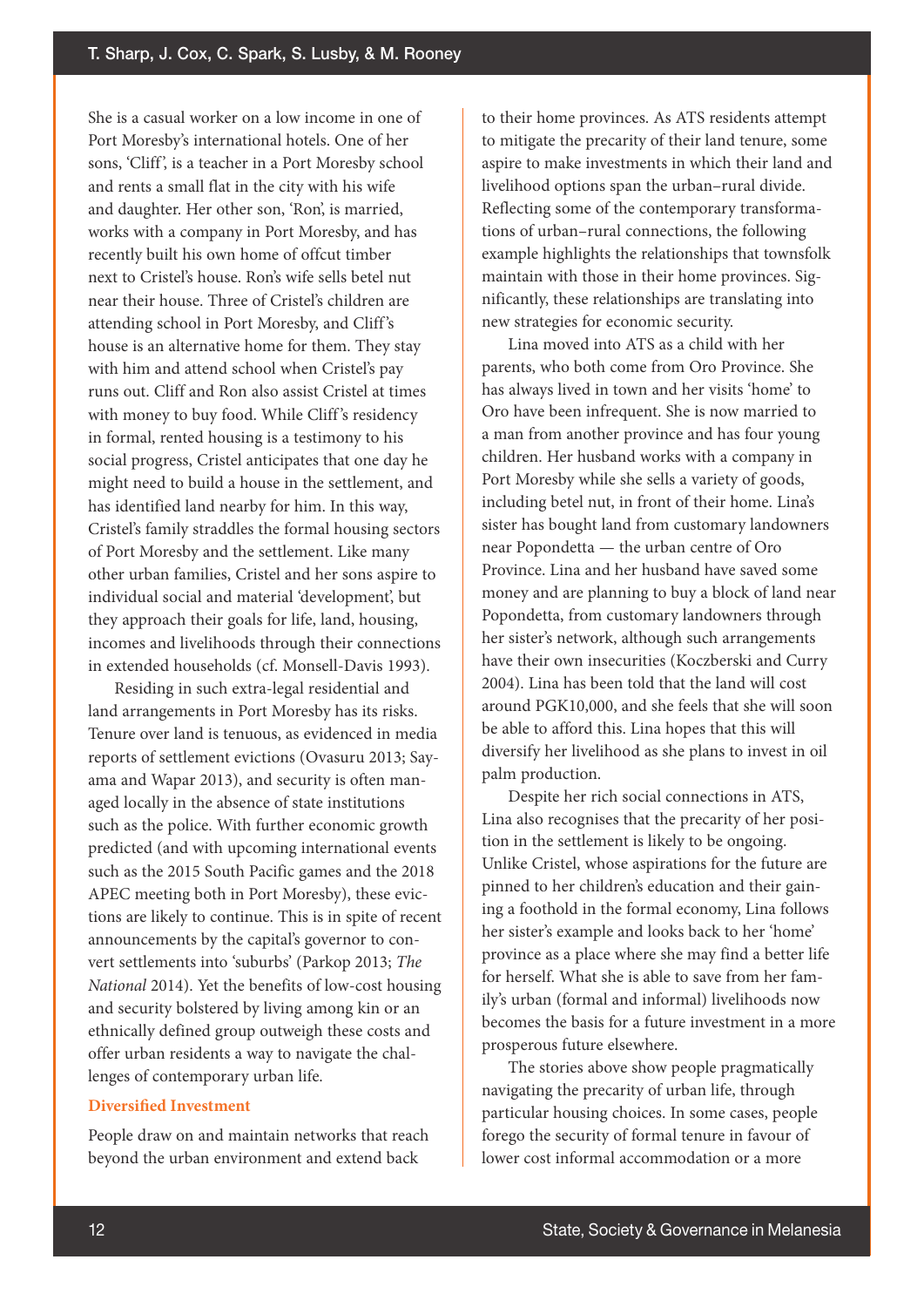supportive social milieu. While pursuing individual aspirations, residents situate themselves in the collective security of kin and common identity. In the same way that they manoeuvre between the formal and informal housing divide, they also manoeuvre between different income-earning activities. The stories recounted here emphasise that social relationships continue to be critically important in shaping the livelihood strategies of urban residents (Strathern 1975).

## The 'Green Gold' of the 'Grassroots'

Throughout PNG, the trade in betel nut is the most visible manifestation of a flourishing 'informal' economy. This legal stimulant, which is consumed widely throughout PNG, is widely considered the 'green gold' of the grassroots (Sharp 2013a). The sale of betel nut, which evades taxation,<sup>4</sup> is among the most important livelihood activities for Papua New Guineans, contributing to the incomes of around a third of rural households and a quarter of urban households (NSO 2003). Betel nut features prominently in everyday imaginings of the economy in which the majority of Papua New Guineans are engaged — that diverse raft of economic activities that, in one seller's reframing, sustains the country's grassroots '13 days a fortnight'. Highly visible and valued by those whose lives it pervades, the sale of betel nut is, nevertheless, hidden and muted or even demonised in typical renderings of the national economy that foreground resource extraction, exports and 'formalised' wage employment.

This disconnect is apparent in the differential representation of the extractive resource boom, fronted by the PNG LNG project, and the betel nut trade in Port Moresby. Despite the fact that it pushes up the cost of living for ordinary people, in newspaper headlines and government reports the resource boom has come to define the national economy. Meanwhile, the betel nut trade, which sustains so many households and distributes money far more equitably, has come under an impassioned attack from local government due to health and aesthetic concerns (see Sharp 2013b). The betel nut trade highlights the interconnections and circulations in the country's 'economic' spaces, conduits that problematise neat categorisations of rural and

urban, formal and informal, grassroots and elite, licit and illicit.

The betel trade is an indigenous innovation based on an indigenous crop, driven by indigenous demand, but it clearly does not exist in isolation from the national and international economies. Those in the trade routinely frame it in relation to other parts of the national economy — people chew more betel nut on the fortnightly payday and, in the highlands, during the seasonal coffee flush when they have more money (cf. Allen *et al.* 2009, 313; McGregor and Bourke 2009, 282).

Betel nut has taken on seemingly contradictory narratives. It has strong overtones of wealth and money — something captured by the 'green gold' label — but at the same time its sale defines the grassroots, and carries something of a stigma for those who trade it. The promise of betel nut is its malleability as a commodity. That it can be viably sold at virtually any scale, from a handful of nuts to several hundred bags, means that there are few economic barriers to entry, and it is this that can make it the stuff of rags to riches. As such, betel nut provides yet another domain of aspiration, like other forms of business or their counterfeits discussed above.

## **From a 'One-Day Fortnight' to Rice and Tinned Fish**

'Betel people'3 — those involved in betel nut's production, exchange and distribution — often favourably contrast their work to that of wage employment. Like the entrepreneurial women above, many of the traders Sharp spoke with had previously received a wage as teachers, policemen, and agricultural officers, but had left the security of paid employment for the higher returns of betel nut. One of Hagen's largest traders, 'Lewis', had previously been employed in the coffee industry. He explained:

When I was employed ... because I was a casual or something ... they were paying me about K150 per fortnight. That's not much. Then I compared [it] to betel nut ... my annual salary could be taken in a week or two.

Another common sentiment expressed by betel nut sellers is that while those in waged employment have to wait for the fortnightly payday, betel nut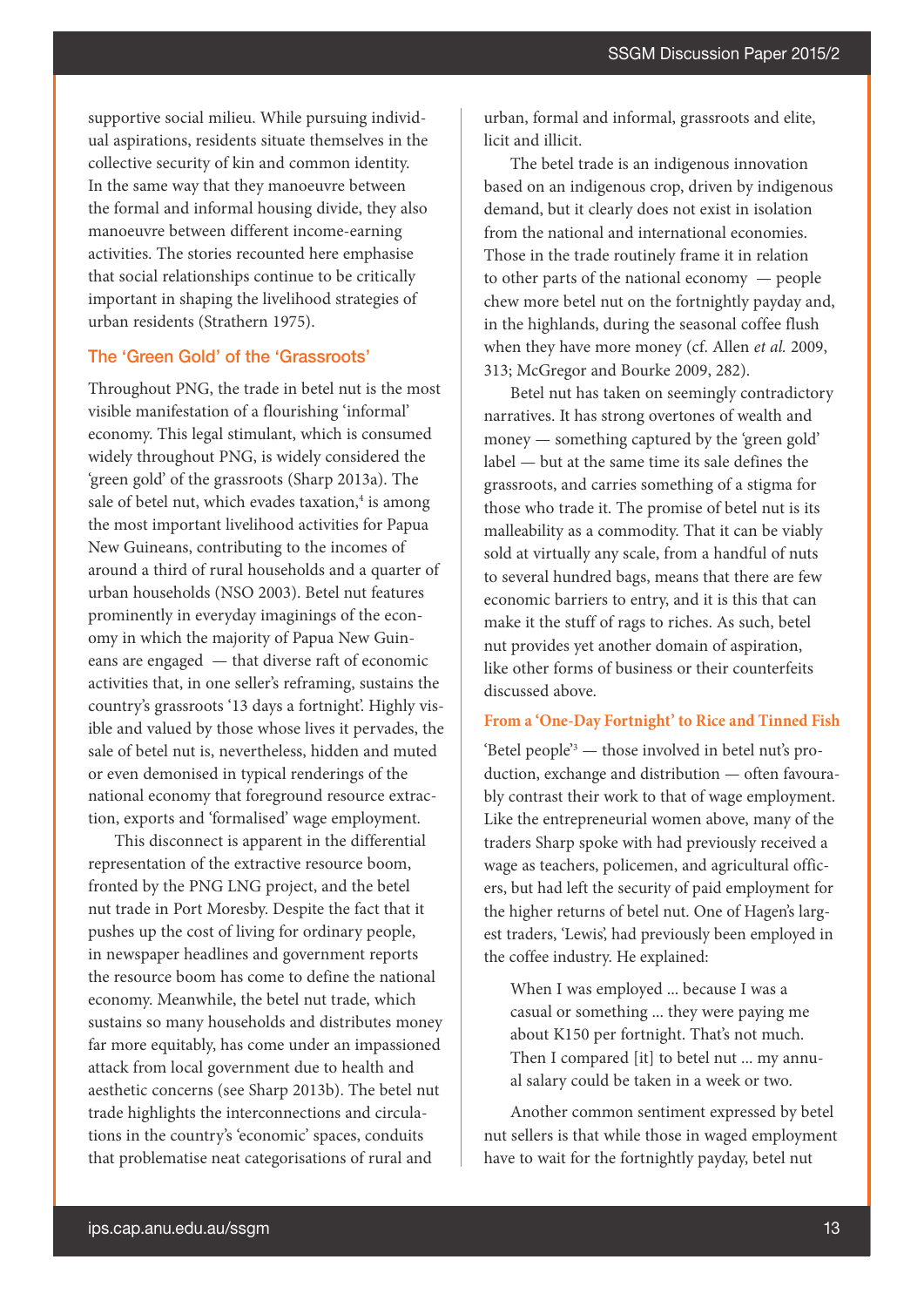sellers always have money. Another successful betel nut trader, 'Margret', explained why her husband left wage employment as a teacher:

We saw that with teaching we would wait for the payday for money ... each fortnight we would get K300 or K400–500. With betel nut and betel pepper we have money every day … some thousands. We carry cash around. We go to sleep and wake up with money.

While it can certainly be lucrative, the trade is also very risky. Stories abound of traders who have made their fortunes and purchased a vehicle from the profits of a single buying trip, and of those who have lost everything, including their lives. For most people in the trade, however, betel nut provides a more modest income that is used to pay for daily living expenses and school fees. Although the 'one day fortnight' (earning in a single day what one would normally earn in a fortnight in wage employment) is unattainable for most, many betel nut sellers do earn incomes on par with those in low-level wage employment (Umezaki and Ohtsuka 2003; Anderson 2008).

For some, betel nut earnings replace and displace other forms of income. However, it is more common for betel nut selling to supplement other income-earning activities, including wage employment as the above stories of women entrepreneurs and residents of the urban settlements attest. This may involve different members of a household or the wage earner themselves. One young roadside betel nut seller in Mount Hagen worked each day as the caretaker for a local church. In the early mornings and afternoons, he sold betel nut to passersby heading to work for the day. The money he received from this regularly exceeded what he was paid by the church. Nevertheless, he valued both incomes, as his wage gave him security and his association with the church provided a fence in the urban area behind which he could sell (cf. Williams and Round 2007). Many wage earners also trade betel nut during their annual leave or even when they are meant to be on duty, as one police officer confessed.<sup>5</sup> Such examples demonstrate that betel nut selling is not just an occupation of the impoverished, as it is so often construed, but a form of livelihood adopted by a wide range of households with diverse socioeconomic circumstances.

While the largest traders are able to make substantial profits and many marketplace vendors make a reasonable living, many smaller street sellers are in a very different position, often one of precarity. For example, 'David' left his home area in Simbu Province due to fighting in the early 2000s and now lives in one of Goroka's informal settlements. Here he and his wife eke out a living, largely by selling betel nut. Without enough money to pay the marketplace gate fees, he lives a precarious existence selling illegally on the roadside, where he is regularly harassed by police. The government has 'eaten' lots of his money in bail charges, he says. His story is one of resilience but not necessarily success.

We live on this ... every day we must go to the marketplace, buy betel nut and come and sell. When finished we make a small K1 or K2 profit which we use to buy the night's meal. Tomorrow with K10 or thereabouts we go and buy again, sell again. We make K1 or K2 profit and we eat again ... We don't make lots of profit ... If we make K5 we will buy rice and tinned fish at night. We will eat and sleep. If not, we will just sleep. We won't have food in the house. We will go to sleep hungry. Recent attempts to ban the sale of betel nut in Port Moresby have only heightened the precarity of many urban livelihoods. For people like David, depictions of economic informality as 'getting by' are apt (see Conroy 2010), but this undersells the vibrancy and opportunity which so many Papua New Guineans find in the trade.

Betel people often discussed the trade's role in the circulation and redistribution of wealth — and of betel nut's capacity to travel to those 'money places', associated with large-scale resource extraction, enabling them to return with money for the grassroots. Thus in people's minds at least, the betel nut trade becomes a mechanism by which some of the great wealth that flows into the country — and so readily evaporates — may be captured by those Papua New Guineans who do not happen, by geological chance, to have a resource project, or possess engineering degrees.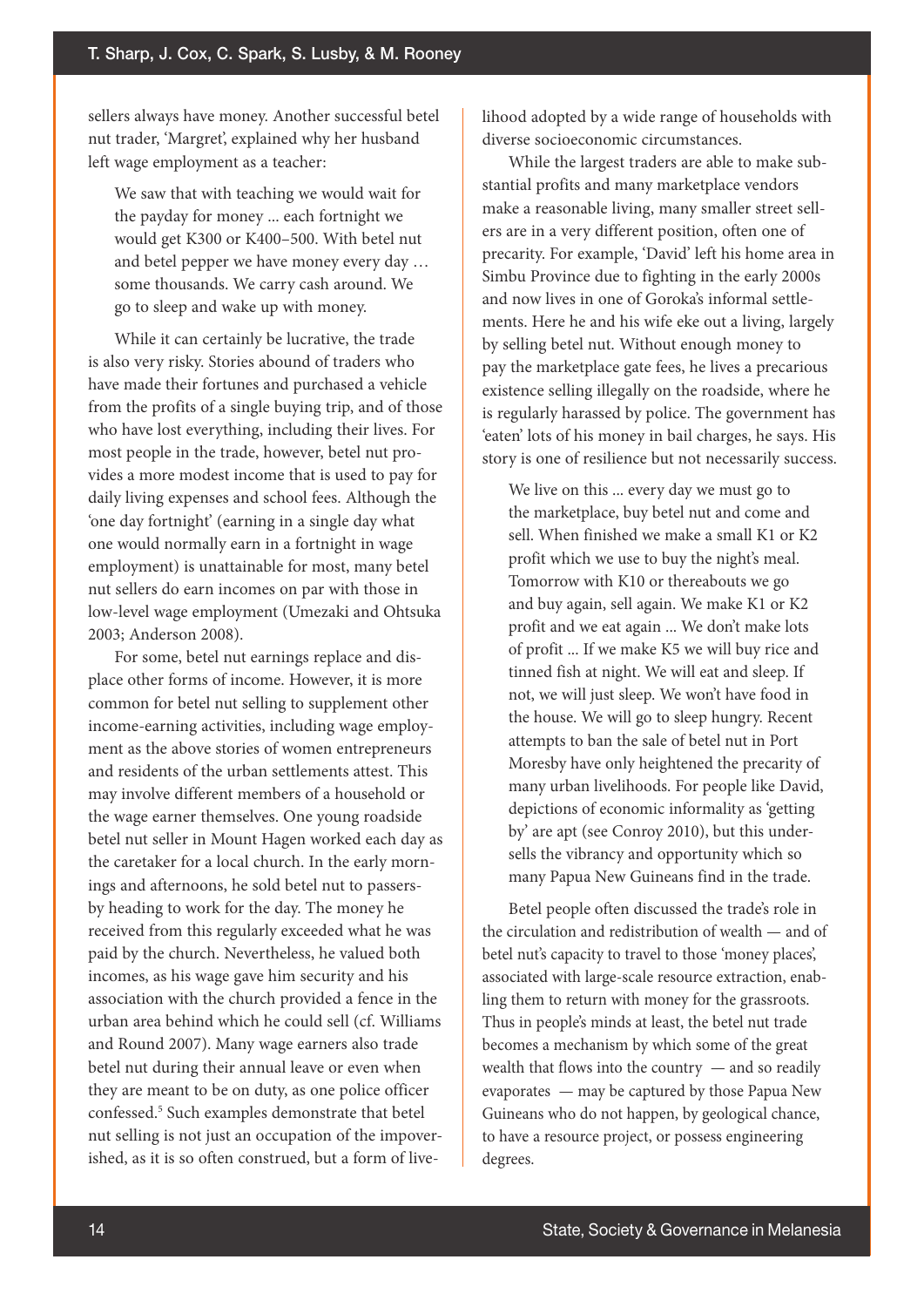### **Betel Nut, Class and Aspiration**

In the late afternoon and on the weekends, those who have employment in town will often come to the betel nut marketplace. These people are conspicuous by the way they carry themselves and the shoes they wear. When asked his thoughts, a betel nut trader said:

He walks around like he is a big [important] man, what for? I think he must be thinking of his education or his office work. But our main thought is that he is no match for us in terms of money, we make money every day.

Betel nut work is typically cast as 'something of the grassroots' and is often referred to disparagingly as 'rubbish work' yet, as the trader above suggests, this is in contradiction with the money to be made, at least by some. By a different measure, those higher earning betel people perceive themselves as equals or even superior to those in wage employment. One seller recounts:

Those employed — public servants and workers — they work but they don't have money. When their money is finished they come to us. They say, 'Let's find the betel nut and betel pepper sellers and get some of their money.'

There is some satisfaction in having a wage earner come to you as a lowly betel nut trader or vendor to borrow money, reflecting the emerging class distinctions in PNG (Gewertz and Errington 1999). Betel people are also able to demonstrate their efficacy in the contexts of bride price and compensation payments by contributing as much as, or perhaps more generously than, their employed counterparts. At the same time that betel nut traders and vendors assert themselves as commensurate with educated people and wage earners, they also reinforce that they remain fundamentally grassroots. Although trading betel nut has emerged as a new arena of competition between men in Hagen, few traders see themselves attaining any significant social status through trading betel nut *per se* (Sharp 2013a). 'I have no education; I just stayed at home ... If through my betel nut work I get a car, still no one will take note of me … I am a villager, I am grassroots. I have a

car, I have a house, everything, except I do not get recognition', expressed one trader.<sup>6</sup>

The potential profits from selling betel nut have drawn some wage earners and businessmen into trying their hand at betel nut trading, and the development of such a trend warrants attention. However, though there is considerable lure in a one day fortnight brought by green gold, today's betel nut sellers do not want their children to become tomorrow's betel nut sellers. Despite the evident monetary rewards, the betel nut trade is something that one becomes involved in because there are few other viable and rewarding livelihood opportunities available. Most people want something better for their children. Somewhat paradoxically, the aspirations parents have for their children is a waged job and a life in town. One trader remarked on his situation and that of many others like him:

Our parents did not put us through school, so we just stayed at home and got into this betel nut work. Now I do not want my children to do the same ... So I must trade in betel nut, pay their school fees. They must go to school and live in town.

Such comments make clear that their desire is for well-paid government and private sector employment and modern Western-style houses, not the urban minimum wage and a life in the settlements. Thus, while betel nut is alluring, incomes can be highly variable, and there is also the pervasive knowledge that betel nut trading is risky business. Fragmented transport networks and fluctuating prices make the trade financially risky, and many traders have died on leaky boats and dangerous roads in search of green gold. Vendors are also acutely aware that betel nut marketplaces are dirty and unhealthy places where people become ill. No-one wants this for their children.

## **Conclusion**

The case studies presented in this paper have drawn attention to the strategies that Papua New Guineans are deploying as they attempt to manage precarious situations. These are not always successful: pyramid schemes, for example, are maladaptive and further exploit their victims; small businesses often strug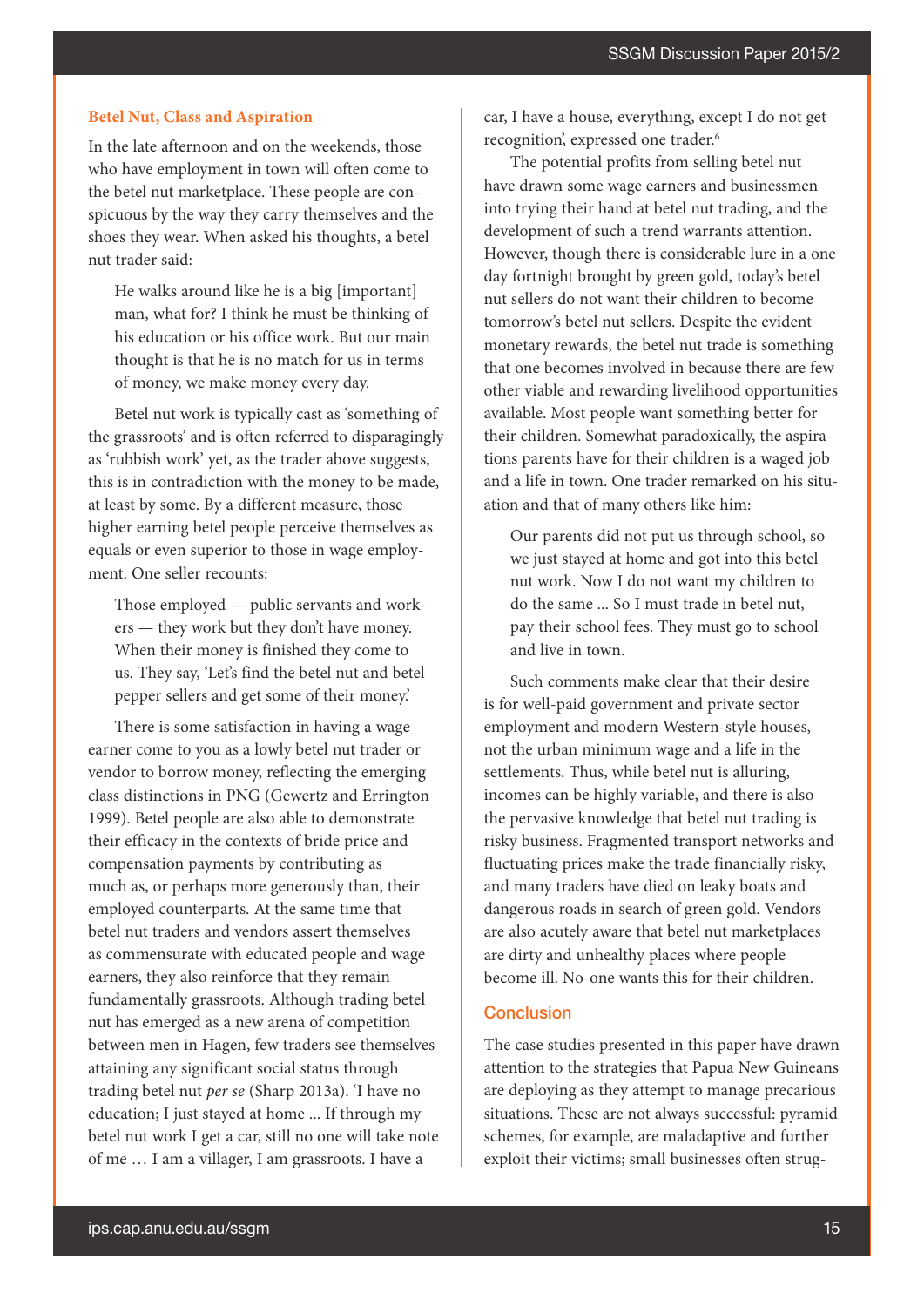gle to remain financially viable, although, as noted, turning a profit is not the sole objective of many enterprises. Diverse livelihoods that encompass both wage and informal economic activities can and frequently do contribute to a household's economic security, but this is not always the case, as is made evident in our account of the roster-imposed precarity of security guards.

Participation in the formal economy is a prominent aspiration; nevertheless, alternatives or additions to the formal system are frequently sought. As we have shown, this includes those in waged employment receiving inadequate remuneration (below a living wage), those excluded from or disenchanted with the main banks, the underemployed, and the victims of gendered discrimination in the workplace. For some, a wage (and perhaps its accompanying uniform) may offer more in terms of social standing and legitimacy than economic return. Informal economic activities may also make viable a household's participation in formal employment by supplementing wages that are lower than the social obligations that accompany them, or by providing money to the household while it waits for payday. The livelihood strategies we document reflect diverse and competing considerations and trade-offs in people's lives, the acceptance of different forms of risk, and manoeuvring to exploit opportunities.

One key implication of our research, which some PNG Government authorities already recognise, is that informal economic activity should be revalued and seen as a 'full and legitimate partner of the formal economy' (DCDINA 2011, ix; Conroy 2010). This is not simply a matter of accepting the informal economy as a safety net, but recognising its value as an expression of the creativity and resilience of the many Papua New Guineans living in precarious economic situations. It is clear that, as a whole, those dependent on informal livelihoods are more likely to suffer severe poverty (Gibson 2013). Informality should not be romanticised — this would be unjust to the urban poor in the same way that ideas of 'subsistence affluence' are unjust to their rural counterparts — but should be valued.

Formalising informal activities may not always be desirable. This is particularly pertinent in light of the challenges faced by the state in PNG. Greater legal protection and rights regarding working conditions and contract assurances have the potential to be beneficial, but licensing arrangements that focus on regulation and control and offer little benefit to informal operators are likely to inhibit people's ability to secure a livelihood. Some level of regulation of informal enterprise is desirable — for example, to ensure minimum food hygiene standards are met in the interests of public health. However, experience in PNG has shown that efforts to regulate aspects of informality, whether street vendors or the residents of the urban settlements, have frequently been heavy-handed.

Understanding the interactions of the formal, the informal, and the precarious is necessary for considering how the economic growth currently being driven by the resource sector may be distributed more equitably and contribute to more inclusive human development (UNDP 2014). Policy interventions would do well to consider the ways in which informality and formality heighten or reduce the precarity in people's lives. Shifting policy attention towards the goal of managing precarity may lead to renewed attention to essential services such as clean water, improved sanitation, basic health services and quality education.

In our exploration of urban livelihoods in PNG, formality and informality have emerged as important reference points for understanding people's aspirations and their responses to economic precarity. Today, precarity characterises the experience of many urban Papua New Guineans, whether in formal employment or business, or earning a living through informal economic activities. For many Papua New Guineans, there is a disappointing gap between their aspirations for prosperity and their daily experiences of making a living. Employment opportunities have failed to keep pace with school and tertiary graduates, and the resource boom has done little to meet the needs of the burgeoning youth population. The pyramid has become increasingly difficult to ascend.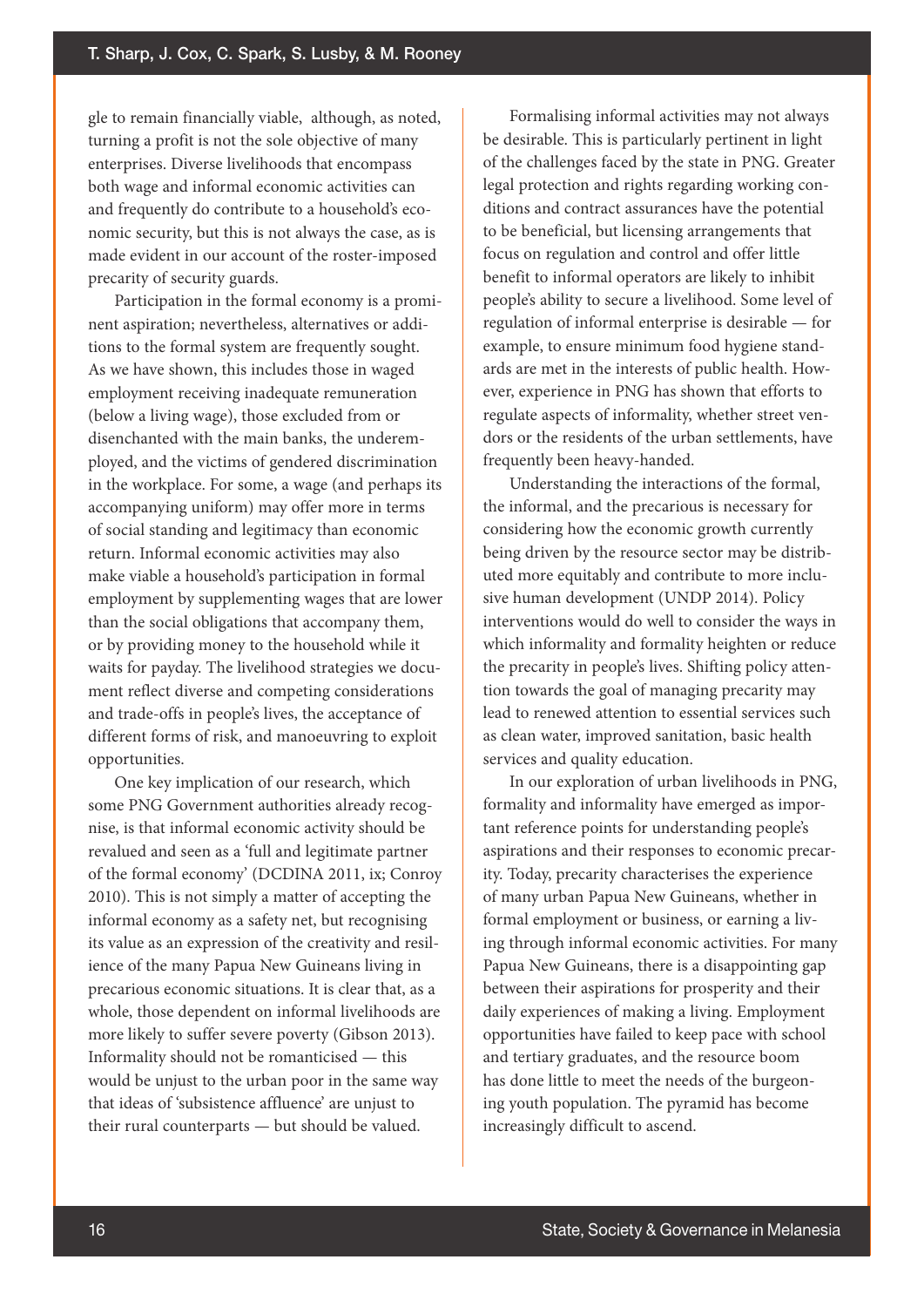# Notes on Authors

*Timothy Sharp, John Cox, and Ceridwen Spark are research fellows in the State, Society and Governance in Melanesia (SSGM) program at the Australian National University. Stephanie Lusby and Michelle Nayahamui Rooney are PhD candidates with SSGM.*

#### **References**

- Akin, D. and J. Robbins (eds) 1999. *Money and Modernity: State and Local Currencies in Melanesia*. ASAO Monograph No. 17. Pittsburgh: University of Pittsburgh Press and Association for Social Anthropology in Oceania.
- Allen, M. G. 2012. Informal Formalisation in a Hybrid Property Space: The Case of Smallholder Oil Palm Production in Solomon Islands. *Asia Pacific Viewpoint* 53(3):300–13.
- Allen, M., R.M. Bourke and A. McGregor 2009. Cash Income from Agriculture. In R.M. Bourke and T. Harwood (eds). *Food and Agriculture in Papua New Guinea*. Canberra: ANU E Press, 283–424.
- Anderson, T. 2008. Women Roadside Sellers in Madang. *Pacific Economic Bulletin* 23(1):59–73.
- Asian Development Bank 2014. Papua New Guinea Economic and Labor Market Update, July 2014. *Pacific Economic Monitor.* Manila: Asian Development Bank.
- Bainton, N. 2010. *The Lihir Destiny: Cultural Responses to Mining in Melanesia.* Asia-Pacific Environment Monograph 5. Canberra: ANU E Press.
- Bainton, N. 2011. 'Are You Viable?' Personal Avarice, Collective Antagonism and Grassroots Development in Papua New Guinea. In M. Patterson and M. Macintyre (eds). *Managing Modernity in the Western Pacific*. St Lucia: University of Queensland Press, 31–259.
- Bainton, N. and J. Cox. 2009. Parallel States, Parallel Economies: Legitimacy and Prosperity in Papua New Guinea. *SSGM Discussion Paper* 2009/5. <[http://ips.](http://ips.cap.anu.edu.au/publications/parallel-states-parallel-economies-legitimacy-and-prosperity-papua-new-guinea-0) [cap.anu.edu.au/publications/parallel-states-parallel](http://ips.cap.anu.edu.au/publications/parallel-states-parallel-economies-legitimacy-and-prosperity-papua-new-guinea-0)[economies-legitimacy-and-prosperity-papua-new](http://ips.cap.anu.edu.au/publications/parallel-states-parallel-economies-legitimacy-and-prosperity-papua-new-guinea-0)[guinea-0>](http://ips.cap.anu.edu.au/publications/parallel-states-parallel-economies-legitimacy-and-prosperity-papua-new-guinea-0).
- Bourke, R.M. and T. Harwood 2009. *Food and Agriculture in Papua New Guinea*. Canberra: ANU E Press.
- Brookfield, H.C. (ed.) 1969. *Pacific Market-Places: A Collection of Essays*. Canberra: ANU Press.
- Cahn, P.S. 2006. Building Down and Dreaming Up: Finding Faith in a Mexican Multilevel Marketer. *American Ethnologist* 33(1):126–42.
- Cahn, P.S. 2008. Consuming Class: Multilevel Marketers in Neoliberal Mexico. *Cultural Anthropology* 23(3):429–52.
- Carrier, J.G. and A.H. Carrier 1989. *Wage, Trade and Exchange in Melanesia: A Manus Society in the Modern State*. Berkeley: University of California Press.
- Carrier, J.G. 1992. Occidentalism: The World Turned Upside Down. *American Ethnologist* 19(2):195–212.
- *City Sivarai* 23/04/2013. Settlements Will Become Suburbs.
- Connell, J. 2007. Islands, Idylls and the Detours of Development. *Singapore Journal of Tropical Geography* 28:116–35.
- Conroy, J. 2010. A National Policy for the Informal Economy in Papua New Guinea. *Pacific Economic Bulletin* 25(1):189–204.
- Cox, J. 2011. Prosperity, Nation and Consumption: Fast Money Schemes in Papua New Guinea. In M. Patterson and M. Macintyre (eds). *Managing Modernity in the Western Pacific*. St Lucia: University of Queensland Press, 172–200.
- Cox, J. 2013. The Magic of Money and the Magic of the State: Fast Money Schemes in Papua New Guinea. *Oceania* 83(3):175–91.
- Cox, J. 2014a. 'Grassroots', 'Elites' and the New 'Working Class' of Papua New Guinea. *SSGM In Brief* 2014/6. <[http://ips.cap.anu.edu.au/sites/default/files/](http://ips.cap.anu.edu.au/sites/default/files/SSGM%2520IB%25202014_6.pdf) [SSGM%20IB%202014\\_6.pdf>](http://ips.cap.anu.edu.au/sites/default/files/SSGM%2520IB%25202014_6.pdf).
- Cox, J. 2014b. [Fake Money, Bougainville Politics and](https://www.academia.edu/6597992/Fake_money_Bougainville_politics_and_international_scammers_Ib_2014_7_Cox_Online)  [International Scammers.](https://www.academia.edu/6597992/Fake_money_Bougainville_politics_and_international_scammers_Ib_2014_7_Cox_Online) *SSGM In Brief* 2014/7. <[http://ips.cap.anu.edu.au/sites/default/files/IB-2014-](http://ips.cap.anu.edu.au/sites/default/files/IB-2014-7-Cox-ONLINE.pdf) [7-Cox-ONLINE.pdf>](http://ips.cap.anu.edu.au/sites/default/files/IB-2014-7-Cox-ONLINE.pdf).
- Cox, J. 2014c. 'Fast Money Schemes Are Risky Business': Gamblers and Investors in a Papua New Guinean Ponzi Scheme. *Oceania* 84(3):289–305.
- Cox, J. and M. Macintyre 2014. Christian Marriage, Money Scams and Melanesian Social Imaginaries. *Oceania* 84(2):138–57.
- Cox, J. and G.A. Phillips 2015. Sorcery, Christianity and the Decline of Medical Services in Melanesia. In M. Forsyth and R. Eves (eds). *Talking it Through: Responses to Sorcery and Witchcraft Beliefs and Practices in Melanesia.* Canberra: ANU Press.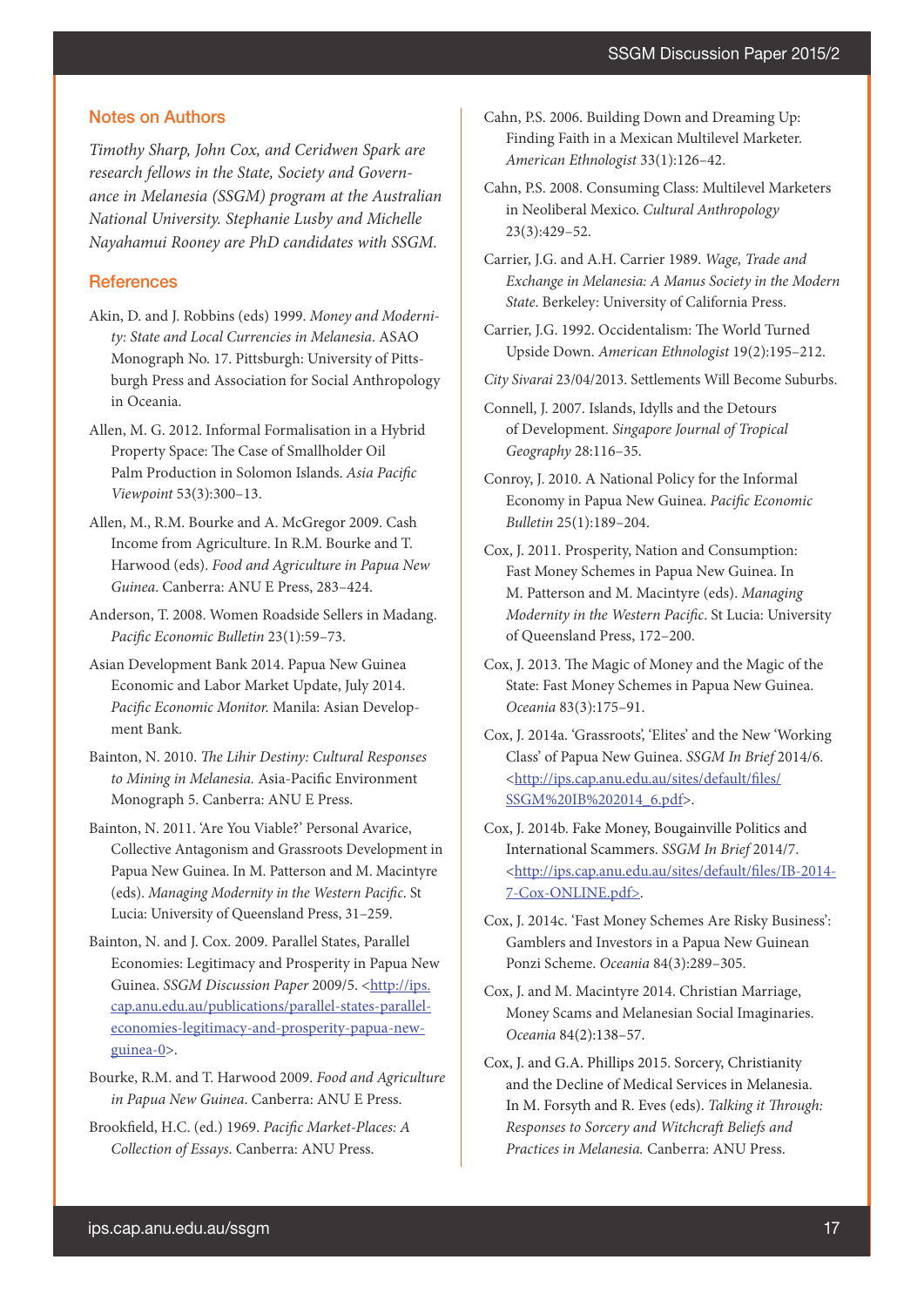- Cross, J. 2010. Neoliberalism as Unexceptional: Economic Zones and the Everyday Precariousness of Working Life in South India. *Critique of Anthropology* 30(4):355–73.
- Cross, J. and A. Street. 2009. Anthropology at the Bottom of the Pyramid. *Anthropology Today* 25(4):4–9.
- Curry, G.N. 2003. Moving Beyond Postdevelopment: Facilitating Indigenous Alternatives for 'Development'. *Economic Geography* 79(4):405–23.
- Curry, G. 2005. Doing 'Business' in Papua New Guinea: The Social Embeddedness of Small Business Enterprises. *Journal of Small Business and Entrepreneurship* 18(2):231–46.
- Curry, G.N. and G. Koczberski. 2013. Development Implications of the Engagement with Capitalism: Improving the Social Returns of Development. In F. McCormack and K. Barclay (eds) *Engaging with Capitalism: Cases from Oceania*. Research in Economic Anthropology Vol.33. Bingley: Emerald, 335–52.
- Curry, G.N., G. Koczberski, J. Lummani, S. Ryan and V. Bue 2012. Earning a Living in Papua New Guinea: From Subsistence to a Cash Economy. In M. Robertson (ed.) *Schooling for Sustainable Development: A Focus on Australia, New Zealand, and the Oceanic Region*. Dordrecht: Springer, 159–84.
- Dalsgaard, S. 2013. The Politics of Remittance and the Role of Returning Migrants: Localizing Capitalism in Manus Province, Papua New Guinea, in F. McCormack and K. Barclay (eds). *Engaging with Capitalism*, 277–302.
- Filer, C. 2007. Local Custom and the Art of Land Group Boundary Maintenance in Papua New Guinea. In J. Weiner and K. Glaskin (eds). *Customary Land Tenure and Registration in Australia and Papua New Guinea: Anthropological Perspectives*. Canberra: ANU E Press, 135–74.
- G4S (G4S Secure Solutions (PNG) Ltd) 2014. Company Background. <<www.g4s.com.pg/en/>>, viewed 20/9/2014.
- Gewertz, D. and F. Errington. 1999. *Emerging Class in Papua New Guinea: the Telling of Difference*. Cambridge: Cambridge University Press.
- Gibson, J. 2013. The Labour Market in Papua New Guinea (with a Focus on the National Capital District). Unpublished technical report on the 2009/10 Household Income and Expenditure Survey.
- Gibson-Graham, J.K. 2006. *The End of Capitalism (As We Knew It): A Feminist Critique of Political Economy*. 2nd ed. Minneapolis: University of Minnesota Press.
- Goddard, M. 2005. *The Unseen City: Anthropological Perspectives on Port Moresby, Papua New Guinea.* Canberra: Pandanus Books.
- Granovetter, M. 1985. Economic Action and Social Structure: The Problem of Embeddedness. *The American Journal of Sociology* 91(3):481–510.
- Gregory, C.A. 1982. *Gifts and Commodities*. London: Academic Press.
- Hart, K. 2010. Informal Economy. In K. Hart, J.-L. Laville and A.D. Cattani (eds) *The Human Economy: A Citizen's Guide*. Cambridge: Polity Press, 142–53.
- Hau'ofa, E. 1987. The New South Pacific Society: Integration and Independence. In A. Hooper, S. Britton, R. Crocombe, J. Huntsman and C. Macpherson (eds). *Class and Culture in the South Pacific*. Auckland and Suva: University of Auckland and University of the South Pacific, 1–15.
- Howes, S., A.A. Mako, A. Swan, G. Walton, T. Webster and C. Wiltshire. 2014. *A Lost Decade? Service Delivery and Reforms in Papua New Guinea 2002– 2012.* Canberra: National Research Institute and the development Policy Centre.
- ISPNG (Independent State of Papua New Guinea). Informal Sector Development and Control Act 2004. <<http://www.paclii.org/>>, viewed 15/4/2015.
- Jafas, J. 12/9/2007. Legitimate Payouts Must Not Be Cancelled. *Post-Courier.*
- Kanngieser, A. 2013. *Experimental Politics and the Making of Worlds.* London: Ashgate.
- Kidu, L.C. 2002. A Comment on the Work of the Special Parliamentary Committee on Urbanisation and Social Development. In N. Sullivan (ed.). *Culture and Progress: The Melanesian Philosophy of Land and Social Development in Papua New Guinea*. Madang: Divine Word University Press.
- Koczberski, G. and G.N. Curry 2004. Divided Communities and Contested Landscapes: Mobility, Development and Shifting Identities in Migrant Destination Sites in Papua New Guinea. *Asia Pacific Viewpoint* 45(3):357–71.
- Koczberski, G. and G.N. Curry 2009. Finding Common Ground: Relational Concepts of Land Tenure and Economy in the Oil Palm Frontier of Papua New Guinea. *The Geographical Journal* 175(2):98-111.
- Krige, D. 2011. 'We are Running for a Living': Work, Leisure and Speculative Accumulation in an Under-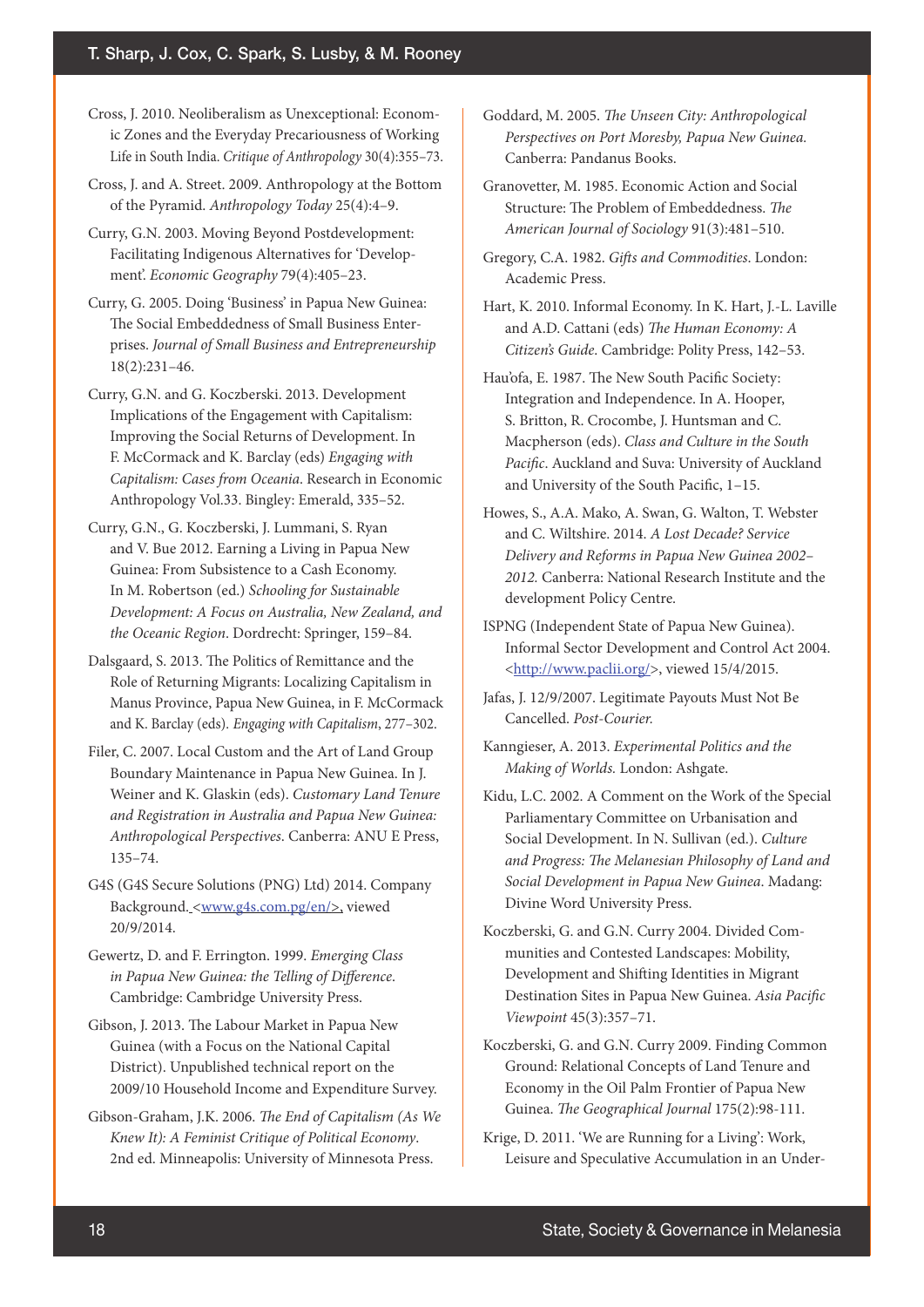ground Numbers Lottery in Johannesburg. *African Studies* 70(1):3–24.

- Lakhani, S. and A.M. Willman 2014. *Gates, Hired Guns and Mistrust — Business Unusual: The Cost of Crime and Violence to Businesses in PNG.* Research and Dialogue Series no.4. Washington DC: World Bank Group.
- Latouche, S. 1993. *In the Wake of the Affluent Society: An Exploration of Post-Development*. London: Zed.
- Lusby, S. 2014. Preventing Violence at Home, Allowing Violence in the Workplace: A Case Study of Security Guards in Papua New Guinea. *SSGM In Brief* 2014/49. [<http://ips.cap.anu.edu.au/publications/preventing](http://ips.cap.anu.edu.au/publications/preventing-violence-home-allowing-violence-workplace-case-study-security-guards-papua%3E)[violence-home-allowing-violence-workplace-case](http://ips.cap.anu.edu.au/publications/preventing-violence-home-allowing-violence-workplace-case-study-security-guards-papua%3E)[study-security-guards-papua>](http://ips.cap.anu.edu.au/publications/preventing-violence-home-allowing-violence-workplace-case-study-security-guards-papua%3E).
- Macintyre, M. 2011. Money Changes Everything: Papua New Guinean Women in the Modern Economy. In M. Patterson and M. Macintyre (eds). *Managing Modernity in the Western Pacific*. St Lucia: University of Queensland Press, 90–120.
- Martin, K. 2007. 'Your Own Buai You Must Buy': The Ideology of Possessive Individualism in Papua New Guinea. *Anthropological Forum* 17(3):285–98.
- Martin, K. 2013. *The Death of the Big Men and the Rise of the Big Shots: Custom and Conflict in East New Britain.*  New York and Oxford: Berghahn Books.
- Matbob, P. 2010. Banking: Inculcating the Culture of Saving: Bringing Hope to Rural Dwellers. *Islands Business* February.
- McCormack, F. and K. Barclay (eds) 2013. *Engaging with Capitalism*.
- McGregor, A. and R.M. Bourke 2009. The Broader Economy. In R.M. Bourke and T. Harwood (eds). *Food and Agriculture in Papua New Guinea*, 271–82.
- Monsell-Davis, M. 1993. Urban Exchange: Safety-Net or Disincentive? *Canberra Anthropology* 16(2):45–66.
- Narotzky, S. and N. Besnier 2014. Crisis, Value, and Hope: Rethinking the Economy: An Introduction to Supplement 9. *Current Anthropology* 55(S9):S4–S16.
- *The National* 14/8/2006. Scam Probe at City Hall.
- *The National* 6/8/2014. Capital City Must Help Settlers.
- Nolan, L. and J. Abani 2002. Accomodating Urban Growth in Alotau. In N. Sullivan (ed.). *Culture and progress: The Melanesian Philosophy of Land and Development in Papua New Guinea*. Madang: Divine Word University Press.
- Numbasa, G. and G. Koczberski 2012. Migration, Informal Urban Settlements and Non-market Land Transactions: A Case Study of Wewak, East Sepik Province, Papua New Guinea. *Australian Geographer* 43(2):143–61.
- Oram, N.D. 1976. *Colonial Town to Melanesian City.* Canberra: ANU Press.
- Ovasuru, P. 19/4/2013. Police Eviction Effort Shocks Oro Settlers. *Post-Courier.*
- Palme, R. 20/9/2007. 60,000 Live on Loan Cash. *Post-Courier*.
- Independent State of Papua New Guinea. Informal Sector Development and Control Act 2004. <[http://www.](http://www.paclii.org/) [paclii.org/>](http://www.paclii.org/), viewed 15/4/2015.
- PNGNEC (Papua New Guinea National Executive Council) 2011. National Informal Economy Policy 2011–2015. Port Moresby: Department for Community Development and the Institute of National Affairs.
- PNGNSO (Papua New Guinea National Statistics Office) 2003. *Papua New Guinea 2000 Census*. Port Moresby: PNGNSO.
- Parkop, P. 23/4/2013. Can We Remove Settlements? *City Sivarai*.
- Polanyi, K. 1944. *The Great Transformation: The Political and Economic Origins of Our Time*. New York: Rinehart.
- Prahalad, C.K. 2006. *The Fortune at the Bottom of the Pyramid*. Philadelphia: Wharton School Publishing.
- Radio Australia 21/1/2015. Warning about New Pyramid Investment Schemes Operating in PNG. J. Garrett interviewing P. Barker on *Pacific Beat* program. <[http://www.radioaustralia.net.au/international/](http://www.radioaustralia.net.au/international/radio/program/pacific-beat/warning-about-new-pyramid-investment-schemes-operating-in-png/1408335) [radio/program/pacific-beat/warning-about](http://www.radioaustralia.net.au/international/radio/program/pacific-beat/warning-about-new-pyramid-investment-schemes-operating-in-png/1408335)[new-pyramid investment-schemes-operating-in](http://www.radioaustralia.net.au/international/radio/program/pacific-beat/warning-about-new-pyramid-investment-schemes-operating-in-png/1408335)[png/1408335](http://www.radioaustralia.net.au/international/radio/program/pacific-beat/warning-about-new-pyramid-investment-schemes-operating-in-png/1408335)>, viewed 24/2/15.
- Regan, A.J. 1997. East New Britain Province, 1976–1992. In R.J. May and A.J. Regan with A. Ley (eds). *Political Decentralisation in a New State: The Experience of Provincial Government in Papua New Guinea.*  Bathurst: Crawford House Publishing, 304–53.
- Repič, J. 2011. Appropriation of Space and Water in Informal Urban Settlements of Port Moresby, Papua New Guinea. *Anthropological Notebooks* 17(3):73–87.
- Riesenfeld, A. 1947. Who Are the Betel People? *Internationales Archiv fur Ethnographie* 45:157–215.
- Rivers, W.H. 1914. *The History of Melanesian Society*. London: Cambridge University Press.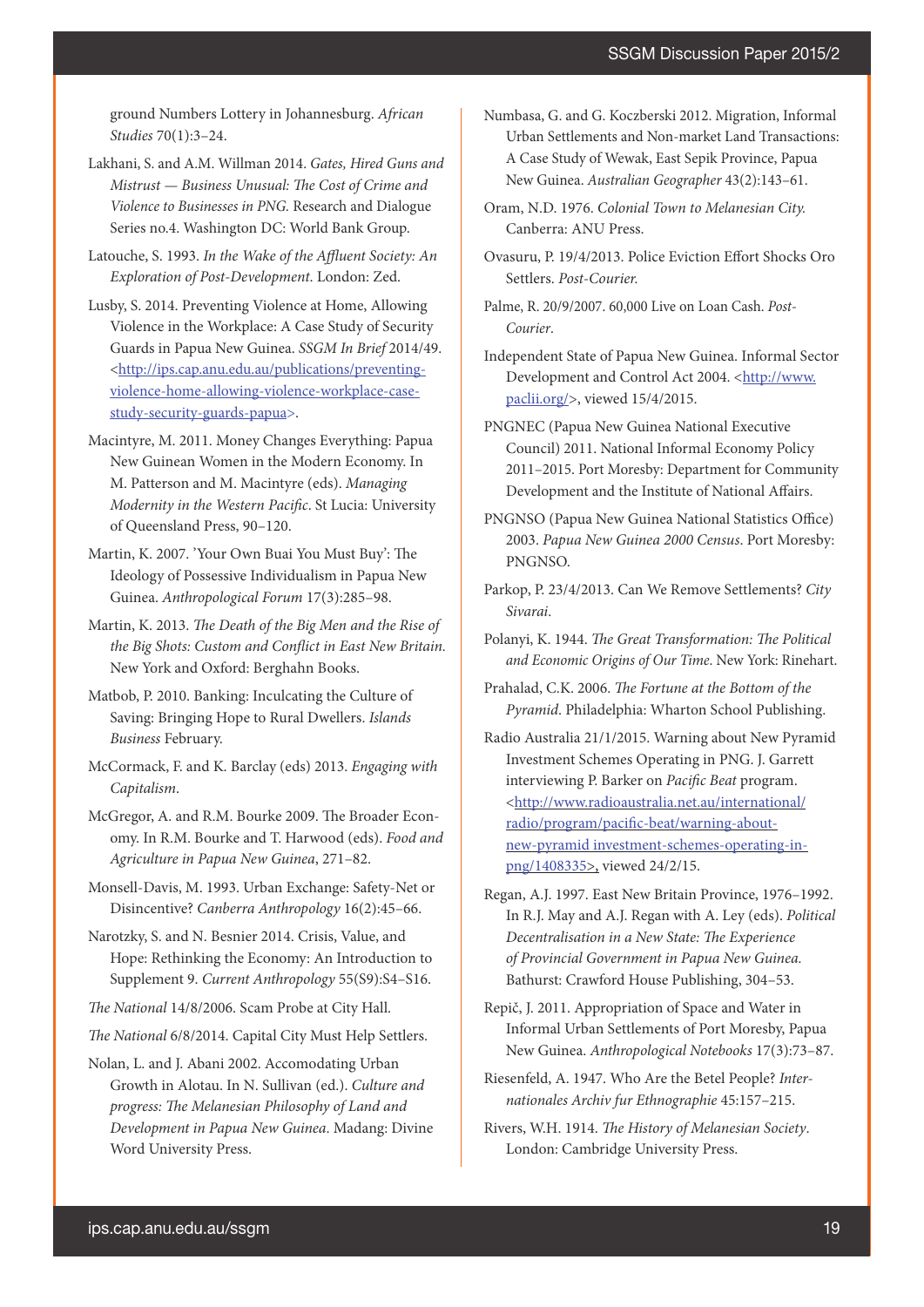- Sayama, A. and D. Wapar. 12/03/2013. NCD Settlement Bulldozed. *The National.*
- Security Industries Authority 2014. Security Companies Information. <[http://sia.gov.pg/seccomps.html>](http://sia.gov.pg/seccomps.html), viewed 20/09/2014.
- Sharp, T.L.M. 2013a. *Baias*, *Bisnis*, and Betel Nut: The Place of Traders in the Making of a Melanesian Market. In F. McCormack and K. Barclay (eds). *Engaging with Capitalism*, 227–56.
- Sharp, T.L.M. 2013b. Fear and Loathing in Port Moresby: Chewing over the Betel Nut Ban. *SSGM In Brief* 2013/10. [<http://ips.cap.anu.edu.au/publications/fear-and](http://ips.cap.anu.edu.au/publications/fear-and-loathing-port-moresby-chewing-over-betel-nut-ban)[loathing-port-moresby-chewing-over-betel-nut-ban](http://ips.cap.anu.edu.au/publications/fear-and-loathing-port-moresby-chewing-over-betel-nut-ban)>.
- Spark, C. and T. Meki. Reaching into the *Bilum*: Motherhood as a Source of Women's Power in Papua New Guinea. *SSGM In Brief* 2013/15. [<http://ips.cap.anu.](http://ips.cap.anu.edu.au/publications/reaching-bilum-motherhood-source-women%25E2%2580%2599s-power-papua-new-guinea) [edu.au/publications/reaching-bilum-motherhood](http://ips.cap.anu.edu.au/publications/reaching-bilum-motherhood-source-women%25E2%2580%2599s-power-papua-new-guinea)[source-women%E2%80%99s-power-papua-new-guinea](http://ips.cap.anu.edu.au/publications/reaching-bilum-motherhood-source-women%25E2%2580%2599s-power-papua-new-guinea)>.
- Stent, W. 1977. An Interpretation of a Cargo Cult. *Oceania* 47(3):187–219.
- Strathern, M. 1975. *No Money on Our Skins: Hagen Migrants in Port Moresby*. New Guinea Research Bulletin 61. Port Moresby and Canberra: New Guinea Research Unit, Australian National University.
- Sykes, K. 2007. The Moral Grounds of Critique: Between Possessive Individuals, Entrepreneurs and Big Men in New Ireland. *Anthropological Forum* 17(3):255–68.
- Umezaki, M. and R. Ohtsuka. 2003. Adaptive Strategies of Highlands: Origin Migrant Settlers in Port Moresby, Papua New Guinea. *Human Ecology* 31(1):3–25.
- UNDP (United Nations Development Programme) 2014. National Human Development Report Papua New Guinea: From Wealth to Wellbeing: Translating Resource Revenue into Sustainable Human Development. Port Moresby: UNDP.
- Verdery, K. 1995. Faith, Hope and Caritas in the Land of the Pyramids: Romania, 1990 to 1994. *Comparative Studies in Society and History* 37(4):625–699.
- Waite, L. 2009. A Place and Space for Critical Geography of Precarity? *Geography Compass* 3(1):412–33.
- Williams, C.C. and J. Round. 2007. Re-Thinking the Nature of the Informal Economy: Some Lessons from Ukraine. *International Journal of Urban and Regional Research* 31(2):425–41.
- Zubrinich, K. and N. Haley 2009. *Experiencing the Public Sector: Pacific Women's Perspectives.* Research

report prepared for AusAID. Canberra: State, Society and Governance in Melanesia, Australian National University. <[http://ips.cap.anu.edu.au/publications/](http://ips.cap.anu.edu.au/publications/experiencing-public-sector-pacific-womens-perspective) [experiencing-public-sector-pacific-womens](http://ips.cap.anu.edu.au/publications/experiencing-public-sector-pacific-womens-perspective)[perspective](http://ips.cap.anu.edu.au/publications/experiencing-public-sector-pacific-womens-perspective)>.

## **Endnotes**

- 1 Tim Sharp's research on the highlands betel nut trade in PNG involved 13 months' fieldwork undertaken in 2006, 2007 and 2010. This multi-sited ethnography involved fieldwork in 12 provinces. John Cox's multi-sited research on fast money schemes in PNG involved field research in 2006, 2009, 2010, and 2011. Ceridwen Spark's research is based on interviews with women entrepreneurs in Goroka in May 2012 and September 2013. Stephanie Lusby's research in the security industry was part of 14 months' fieldwork in East New Britain investigating men's engagement with anti-violence against women campaign messages and HIV prevention campaigns. Michelle Rooney's research on urban livelihood strategies draws on long-term residence in Port Moresby and fieldwork that was carried out over a six-month period in 2013 in the Oro-ATS settlement of Port Moresby. For all the authors, the research presented here is part of a longer term professional, academic and personal engagement with PNG.
- 2 Names of people and organisations are pseudonyms throughout this paper.
- 3 That betel nut sales evade tax reflects both the low incomes associated with most betel nut sellers and the inability of the state to identify and tax those higher grossing betel nut sellers.
- 4 Our use of 'betel people' is translated from the Tok Pisin *Buai na daka lain,* which literally means 'betel nut and betel pepper people/group'. The term 'betel people' has been used with different meaning elsewhere (see Rivers 1914; Riesenfeld 1947).
- 5 Gibson (2013) notes that individuals having multiple income sources is less common in Port Moresby than in other urban centres, although diversification at the household level is not analysed.
- 6 See Sharp (2013a) for a discussion of the way in which betel nut trading, and enterprise in PNG more broadly, has been entangled with endogenous concerns around social status (also see Curry 2005).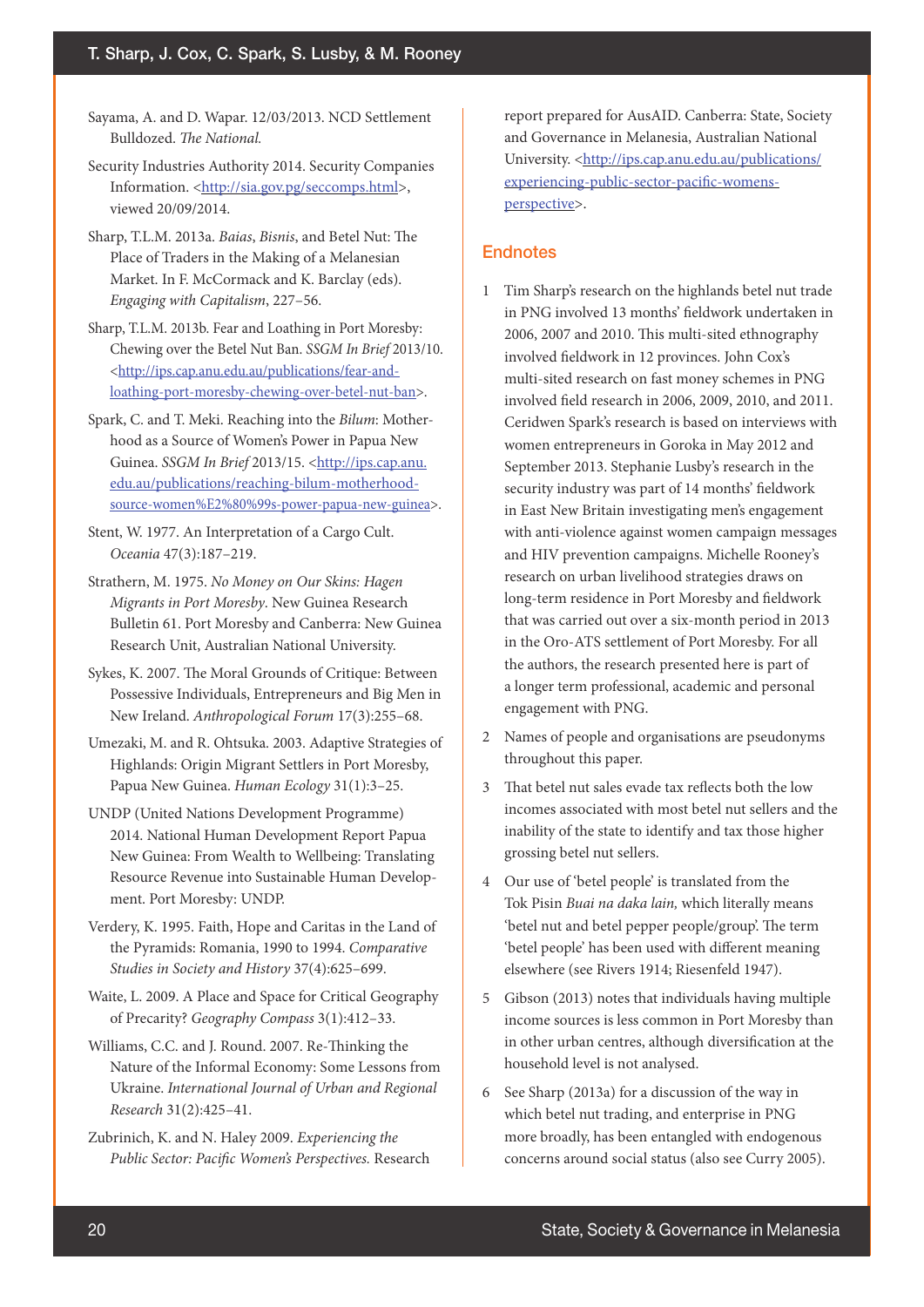ips.cap.anu.edu.au/ssgm 21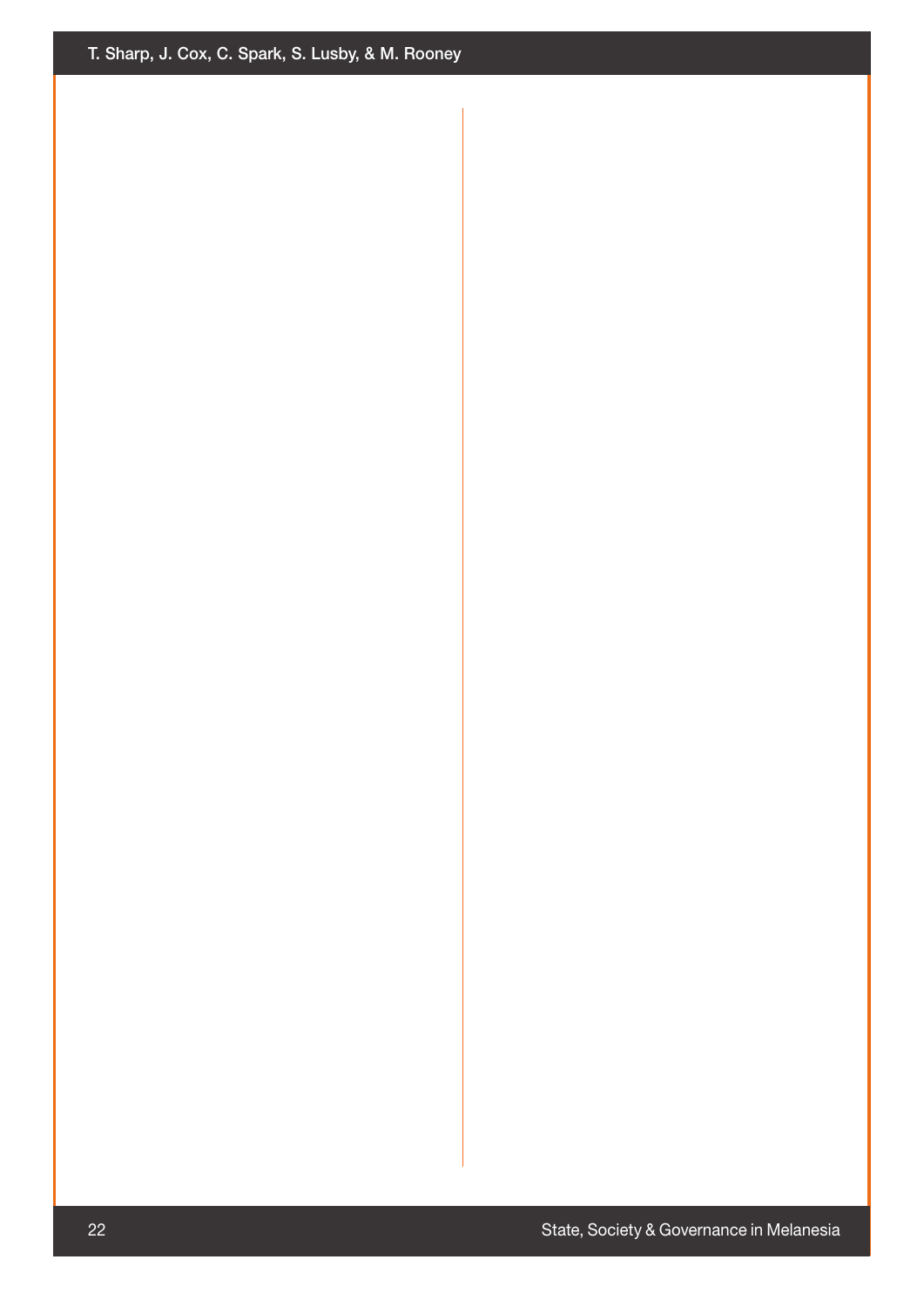# T. Sharp, J. Cox , C. Sharp, S. S. S. S. S. S. S. Cox , S. S. S. Lusby, & M.N. Roome, S. S. Lusby, & M.N. Roome, T

- 2012/1: Tobias Haque, The Influence of Culture on Economic Development in Solomon Islands
- 2012/2: Richard Eves, Christianity, Masculinity and Gender-Based Violence in Papua New Guinea
- 2012/3: Miranda Forsyth, Tales of Intellectual Property in the South Pacific
- 2012/4: Sue Ingram, Building the Wrong Peace: Re-viewing the United Nations Transitional Administration in East Timor Through a Political Settlement Lens
- 2012/5: Henry Tadap Okole, A Critical Review of Papua New Guinea's Organic Law on the Integrity of Political Parties and Candidates: 2001–2010
- 2012/6: Patrick Vakaoti, Mapping the Landscape of Young People's Participation in Fiji
- 2012/7: Jane Anderson, 'Life in All Its Fullness': Translating Gender in the Papua New Guinea Church Partnership Program
- 2012/8: Michael Leach, James Scambary, Mattthew Clarke, Simon Feeny & Heather Wallace, Attitudes to National Identity Among Tertiary Students in Melanesia and Timor Leste: A Comparative Analysis
- 2012/9: Sarah Logan, Rausim!: Digital Politics in PNG
- 2012/10: Nicholas Coppel, Transition of the Regional Assistance Mission to Solomon Islands
- 2013/1: David Chappell, Recent Challenges to Nation-Building in Kanaky New Caledonia
- 2013/2: Simon Feeny, Lachlan Mcdonald, May Miller-Dawkins,Jaclyn Donahue and Alberto Posso, Household Vulnerability and Resilience to Shocks: Findings from Solomon Islands and Vanuatu
- 2013/3: Debra McDougall, Spiritual Capacity? Overseas Religious Missions in RAMSI-Era Solomon Islands
- 2013/4: Rochelle Bailey, Ni-Vanuatu in the Recognised Seasonal Employer Scheme: Impacts at Home and Away
- 2013/5: Satish Chand, Building Peace in Bouganville: Measuring Recovery Post-Conflict
- 2013/6: Stewart Firth, Political Status and Development: The Implications for Australian Foreign Policy Towards the Pacific Islands
- 2013/7: Marianne Pedersen, Conservation Complexities: Conservationists and Local Landowners' Different Perceptions of Development and Conservation in Sandaun Province, Papua New Guinea.
- 2013/8: Brij V. Lal, The Strange Career of Commodore Frank Bainimarama's 2006 Fiji Coup
- 2013/9: Joseph Ketan, Political Governance and Service Delivery in Western Highlands Province, Papua New Guinea
- 2013/10: Tobias Haque, Economic Transition in Solomon Islands
- 2014/1: Richard Eves, Nicole Haley, John Cox, RJ May, Phillip Gibbs, Francesca Merlan and Alan Rumsey, Purging Parliament: A New Christian Politics in Papua New Guinea?
- 2014/2: Louise Vella, Translating Transitional Justice: The Solomon Islands Truth and Reconciliation Commission
- 2014/3: Diana Glazebrook, Papua New Guinea's Refugee Track Record and Its Obligations under the 2013 Regional Resettlement Arrangement with Australia
- 2014/4: Denise Fisher, Tjibaou's Kanak: Ethnic Identity as New Caledonia Prepares its Future
- 2014/5: Sue Ingram, Political Settlements: The History of an Idea in Policy and Theory
- 2014/6: Romitesh Kant, Public Participation & Constitution-Making in Fiji: A Critique of the 2012 Constitution-Making Process
- 2014/7: Jenny Munro, Papuan Perspectives on Family Planning, Fertility and Birth Control
- 2014/8: Gordon Peake, Influences and Echoes of Indonesia in Timor-Leste
- 2014/9: Guy Powles. The Tongan Monarchy and the Constitution: Political Reform in a Traditional Context
- 2015/1: Lia Kent, Remembering the Past, Shaping the Future: Memory Frictions and Nation-Making in Timor-Leste
- 2015/3: Greg Fry, Recapturing the Spirit of 1971: Towards a New Regional Political Settlement in the Pacific

*For a complete listing of SSGM Discussion Papers, see the SSGM website*